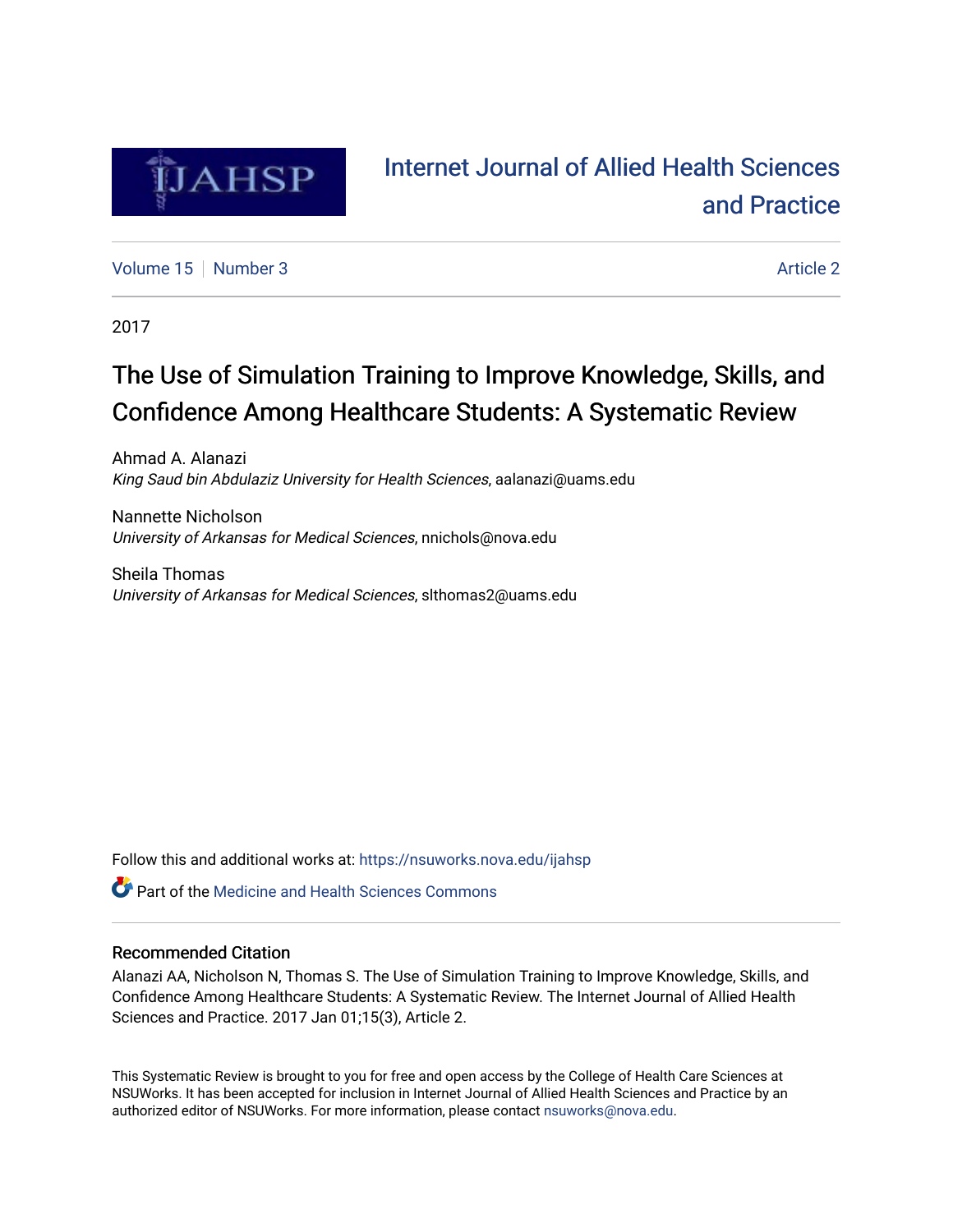# The Use of Simulation Training to Improve Knowledge, Skills, and Confidence Among Healthcare Students: A Systematic Review

# **Abstract**

Purpose: The use of simulation has become a routine part of education and training for health professionals in many health education facilities. The increased awareness of patient safety and recent advances in technology are the main incentives to use simulation to teach and evaluate clinical competencies. The primary purpose of this study was to review the best available evidence (level and quality) for the use of simulation training to improve clinical skills, knowledge, and self-confidence among healthcare students. Method: A systematic review of qualitative and quantitative literature published between 2000 and 2016 was undertaken using databases including PubMed, CINAHL®, and PsycINFO® databases as well as three journal collections within ProQuest. In addition to the database search, the literature search for this study included two additional activities: search results were compared against the bibliographies of the reviewed studies, and Google Scholar was used to search the Internet for relevant publications. Data from studies meeting inclusion criteria was extracted and summarized. The level and strength of evidence was rated for each study. Results: Of 1412 studies identified via the search strategy, 30 met the inclusion criteria for this systematic review. A wide variety of study designs, interventions, measurements, and simulation types were represented. Data for study location, health profession, sample size, purpose, simulation type, intervention, and outcome measure are presented via evidence tables by authors. Statistically and/or clinically significant improvements in knowledge, skills, and/or self-confidence following simulation training were reported. Primary and secondary outcomes were identified and summarized. Conclusions: Evidence demonstrates that the use of simulation in student education significantly improves knowledge, skills, and self-confidence. A quality improvement framework of five best practice components for application in simulation research is proposed, generated from the findings of this review. Future research employing high quality research designs focusing on debriefing practices, interprofessional education applications, validation of outcome measures, student satisfaction, and long-term information retention will contribute to the growing body of literature supporting best practices for simulation training in healthcare.

# Author Bio(s)

Ahmad A. Alanazi, M.Aud., Au.D., Ph.D. is an Assistant Professor in the Department of Audiology and Speech Pathology, College of Applied Medical Sciences, King Saud bin Abdulaziz University for Health Sciences, Riyadh, Saudi Arabia.

Nannette Nicholson, Ph.D. is a Professor in the Department of Audiology and Speech Pathology, College of Health Professions, University of Arkansas for Medical Sciences, AR, USA.

Sheila Thomas, M.A. (L.S.), M.Ed, is a Research and Clinical Search Services (RCSS) Coordinator, University of Arkansas for Medical Sciences, AR, UAS.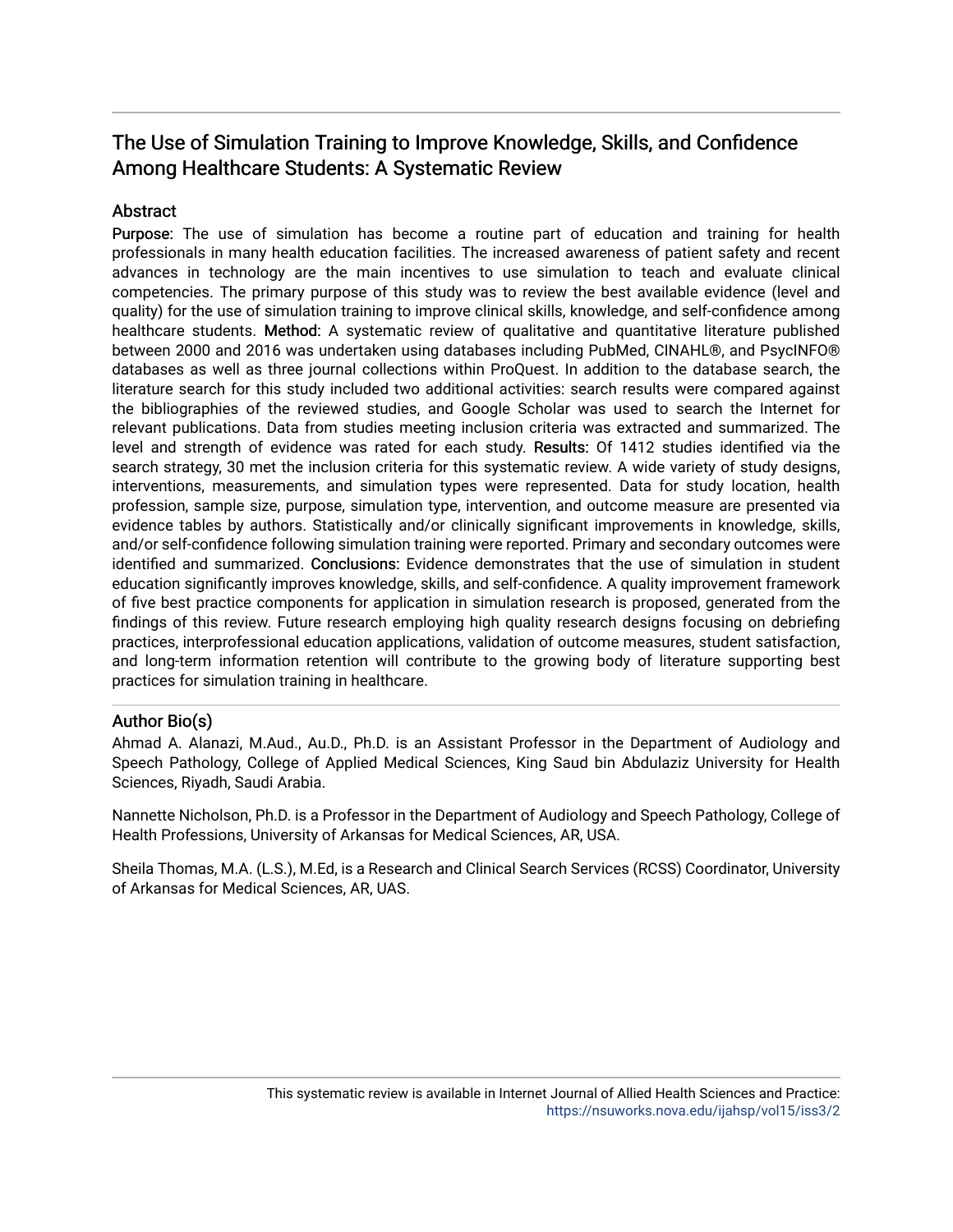

The Internet Journal of Allied Health Sciences and Practice *Dedicated to allied health professional practice and education* **Vol. 15 No. 3 ISSN 1540-580X**

# The Use of Simulation Training to Improve Knowledge, Skills, and Confidence Among Healthcare Students: A Systematic Review

Ahmad A. Alanazi, M.Aud., Au.D., Ph.D.<sup>1</sup> Nannette Nicholson, Ph.D.<sup>2</sup> Sheila Thomas, M.A. (L.S.), M.Ed.<sup>2</sup>

<sup>1</sup> King Saud bin Abdulaziz University for Health Sciences, Riyadh, Saudi Arabia <sup>2</sup>University of Arkansas for Medical Sciences, Arkansas, United States

# **Abstract**

**Purpose:** The use of simulation has become a routine part of education and training for health professionals in many health education facilities. The increased awareness of patient safety and recent advances in technology are the main incentives to use simulation to teach and evaluate clinical competencies. The primary purpose of this study was to review the best available evidence (level and quality) for the use of simulation training to improve clinical skills, knowledge, and self-confidence among healthcare students. **Method:** A systematic review of qualitative and quantitative literature published between 2000 and 2016 was undertaken using databases including PubMed, CINAHL®, and PsycINFO® databases as well as three journal collections within ProQuest. In addition to the database search, the literature search for this study included two additional activities: search results were compared against the bibliographies of the reviewed studies, and Google Scholar was used to search the Internet for relevant publications. Data from studies meeting inclusion criteria was extracted and summarized. The level and strength of evidence was rated for each study. **Results:** Of 1412 studies identified via the search strategy, 30 met the inclusion criteria for this systematic review. A wide variety of study designs, interventions, measurements, and simulation types were represented. Data for study location, health profession, sample size, purpose, simulation type, intervention, and outcome measure are presented via evidence tables by authors. Statistically and/or clinically significant improvements in knowledge, skills, and/or selfconfidence following simulation training were reported. Primary and secondary outcomes were identified and summarized. **Conclusions:** Evidence demonstrates that the use of simulation in student education significantly improves knowledge, skills, and self-confidence. A quality improvement framework of five best practice components for application in simulation research is proposed, generated from the findings of this review. Future research employing high quality research designs focusing on debriefing practices, interprofessional education applications, validation of outcome measures, student satisfaction, and longterm information retention will contribute to the growing body of literature supporting best practices for simulation training in healthcare.

# **INTRODUCTION**

# **Background**

Simulation is an exercise that mimics realistic functions in a simulated environment.<sup>1</sup> The use of simulation in the healthcare field started more than a hundred year ago; however, advances in teaching technology have contributed to a recent resurgence of interest spanning the past two decades. Healthcare simulation is used by numerous healthcare specialties and serves multiple purposes. <sup>2</sup> Simulation has become a routine part of education and training for healthcare students and professionals in many academic health education facilities because of 1) the recent advances in simulator technology, 2) increased awareness of patient safety, and 3) emphasis on healthcare outcomes and accountability.3-5

Simulation training offers a powerful learning experience, provides students with an opportunity to transfer theory to practice in an integrated learning environment, and serves as an efficient opportunity to practice skills, applying knowledge gained through lectures and/or reading assignments.<sup>6</sup> Research suggests many benefits of simulation for learners in the development of clinical skills when used within the context of education for students enrolled in healthcare professional programs.<sup>7</sup> Simulation training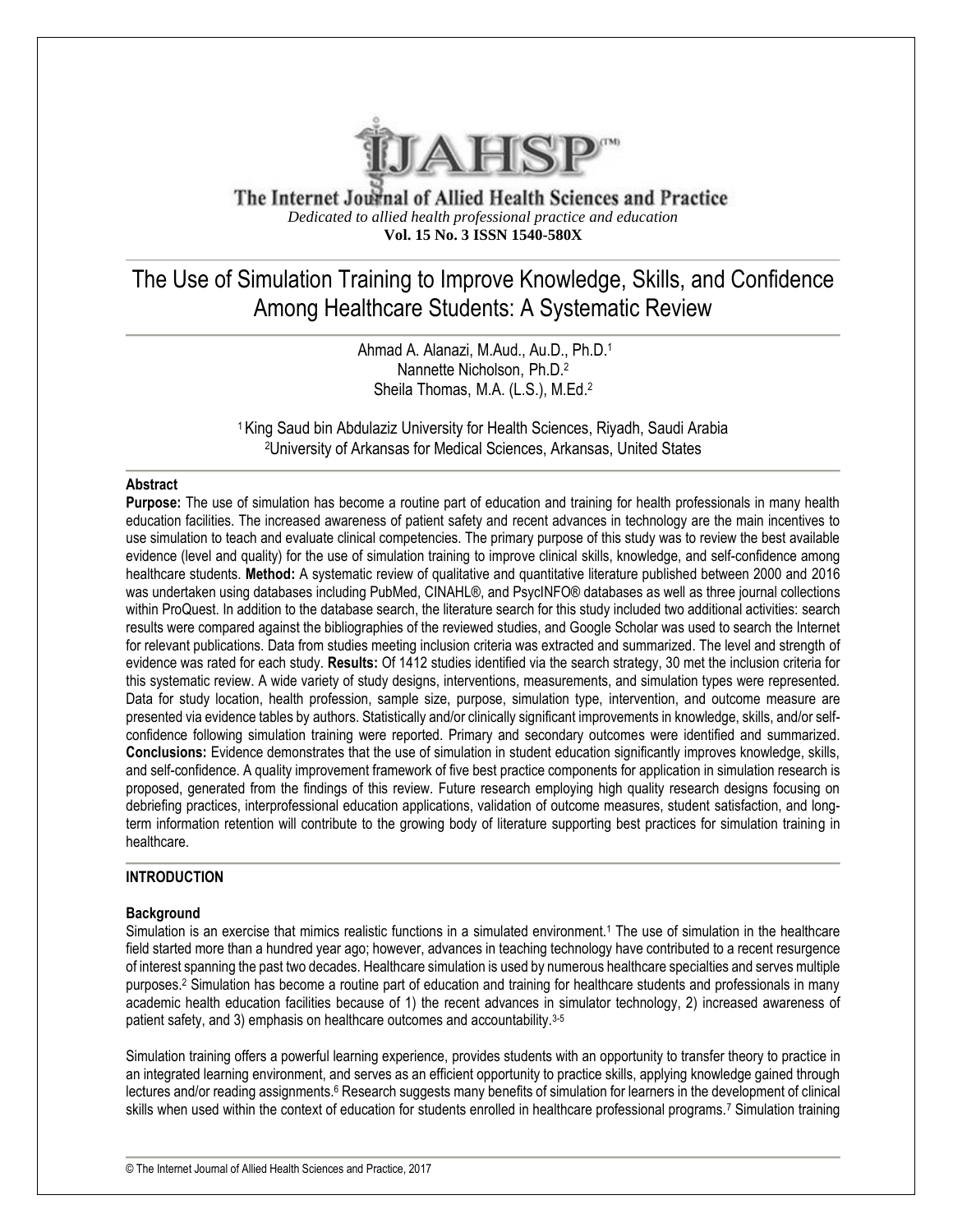Simulation education in healthcare involves the use of low-, mid-, and/or high-fidelity simulation experiences. The level of simulation fidelity is based on the degree to which the simulation imitates reality.<sup>11,12</sup> According to Neill and Wotton, "high-fidelity simulation, in which students engage in clinical scenarios replicating actual clinical situations, is now well integrated into nursing education." <sup>13</sup>There are various methods of simulation fidelity in teaching and learning. <sup>14</sup> For example, teaching knowledge, skills, and self-confidence in simulated healthcare settings can be achieved through the use of manikins, part-task trainers, computer-based simulations, virtual reality, multimedia, and standardized patients (SPs).3,15-20 Numerous studies support the use of simulation for improved student outcomes in healthcare education to increase patient safety and reduce medical errors.<sup>8-</sup> <sup>10,21,22</sup> There is a growing body of evidence focusing on improved outcomes specific to knowledge, skills, and confidence level of students in professional training programs.2,3,23-25

#### **Why it is important to do this Review**

Currently, there are no specific best practice models (or gold standards) in simulation training research. Simulation-based research is still a new area and requires additional study to reveal the nuances of best practice. For example, limited data is available on the benefits of using a combination of two or more simulation types in a single simulation experience. Furthermore, debriefing, a conversation between the facilitator and learners after the simulation experience is "the heart and soul" of simulation and still largely ignored in the simulation research process. <sup>6</sup> Simulation studies do not use a specific framework for reporting the components and details of the simulation experiences such as briefing and debriefing practices and long-term retention of knowledge and skills after the simulation experience.<sup>13</sup> Results of this study characterize the current state of evidence in simulation training across healthcare professions including medicine, nursing, pharmacy, and allied health professions. A quality improvement framework of five best practice components for application in simulation research is proposed, generated from the findings of this review.

#### **Objective**

The aim of this review was to systematically evaluate and analyze the best available evidence (level and quality) for the use of simulation training to improve knowledge, clinical skills, and self-confidence among healthcare students. The need to identify specific features as a framework for implementing simulation in health education exists. The rationale for including a variety of students from different health professions within the construct of a single study is that the benefits of simulation training extends to all healthcare professions students (medicine, nursing, pharmacy, and allied health) regardless of educational goals, objectives, and curricular differences in various programs.

# **METHOD**

This systematic review follows the Preferred Reporting Items for Systematic Reviews and Meta-analyses (PRISMA) protocol.<sup>27</sup> PRISMA is a guideline for authors to use for reporting systematic review methodology and results. This evidence-based approach is consistent with principles of high quality scientific research; providing enough details about the methodology for replication.

#### **Database**

Electronic databases available through the University of Arkansas for Medical Sciences (UAMS) were searched in November, 2016, and included PubMed, Cumulative Index to Nursing and Allied Health Literature (CINAHL®) Plus with Full Text, and Psychological Information (PsycINFO®). Three journal collections within the ProQuest system were also searched: Health and Medicine, Psychology, and Social Science. In addition to the database search, the literature search for this study included two additional activities: 1) search results were compared against the bibliographies of recent literature reviews and current reviewed articles, and 2) Google Scholar was used to search for relevant publications. Relevant citations discovered were added to our search results. Search terms and strings are shown in Appendix A.

#### **Inclusion Criteria**

Research studies conducted for the purpose of undergraduate and/or graduate education employing the use of simulation types, such as manikins and/or SPs, regardless of the level of fidelity were included in this review. Simulation studies included in this review focused on knowledge, skills, and confidence level as outcome measures. Research designs eligible for inclusion were randomized controlled trials (RCTs), nonrandomized-controlled trials, quasi-experimental with one- or two- group pretest/posttest, observational-analytic, descriptive, and any type of qualitative or mixed-method design. Studies published in English in peer-reviewed journals after 2000 and available electronically were included (Table 1). Publications prior to 2000 were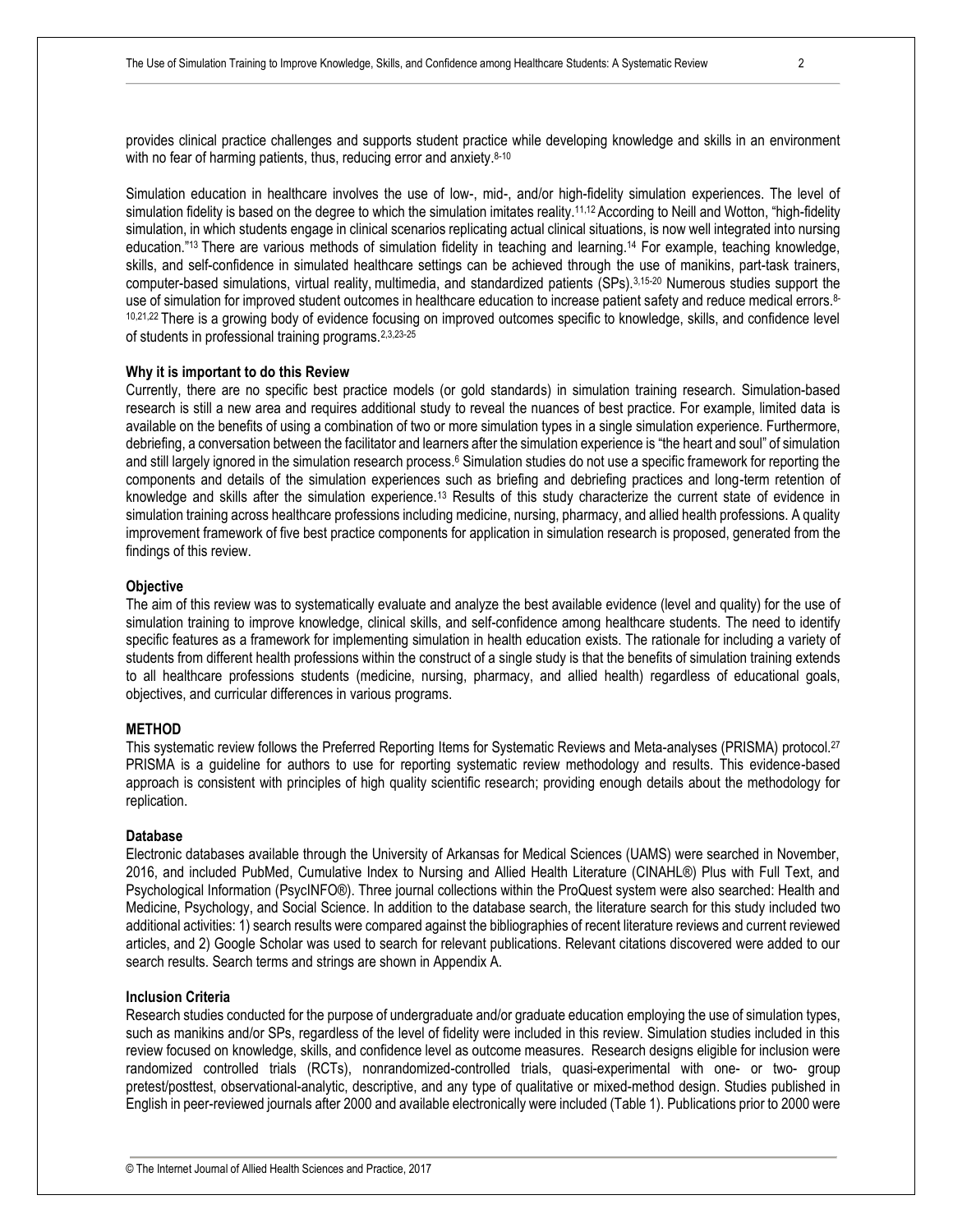excluded as a result of changes in simulation technology over the past two decades. Simulation education, a complex connection and interaction between individuals and technology, has advanced significantly, positively impacting teaching and learning practices in simulation education. Thus, the focus of this review was on the current best evidence for simulation training.

| <b>Table 1. Inclusion and Exclusion Criteria</b>                                                                                                                                                                                                                                                                                                                            |                                                                                                                  |  |  |  |  |  |  |  |  |  |  |
|-----------------------------------------------------------------------------------------------------------------------------------------------------------------------------------------------------------------------------------------------------------------------------------------------------------------------------------------------------------------------------|------------------------------------------------------------------------------------------------------------------|--|--|--|--|--|--|--|--|--|--|
| <b>Inclusion Criteria</b>                                                                                                                                                                                                                                                                                                                                                   | <b>Exclusion Criteria</b>                                                                                        |  |  |  |  |  |  |  |  |  |  |
| Simulation studies conducted for the purpose of<br>health education<br>Students of health occupations are the target<br>٠<br>population<br>Used simulation manikins and/or SPs<br>٠<br>Outcomes related to knowledge, skills, and<br>confidence levels<br>All study designs<br>٠<br>Published in peer-reviewed journals<br>Published in English<br>Available electronically | Research without a specified design or review<br>٠<br>not focused on topic<br>Studies published before 2000<br>٠ |  |  |  |  |  |  |  |  |  |  |

# **Procedure**

Objectives, selection criteria, and a well-defined search strategy for this systematic review were set *a priori*. Following execution of the search strategy, the titles of articles were reviewed for relevancy, with those considered irrelevant being eliminated from further consideration. Abstracts of remaining studies were accessed electronically and reviewed for relevancy. Selected studies meeting inclusion criteria were downloaded and printed for full review. The simulation study review form developed for use in this study, shown in Appendix B, was attached to each of these research studies to aid in data extraction.

#### *Data extraction*

First and second authors assessed the eligibility and methodological quality of each study twice, independently and together to ensure no bias when determining the inclusion or exclusion of any studies. When differences of opinion were encountered, the study was discussed until the discrepancy was resolved. Studies that examined variables that were not integral to the purpose of the study were eliminated. Data were extracted from the study onto the review form and each study was rated for level and strength (quality) of evidence.

#### *Evidence levels*

Evidence levels proposed by authors of the Joanna Briggs Institute (JBI) Model of Evidence-based Healthcare were used for critical appraisal:<sup>28</sup>

- **Level 1: Experimental Designs** 
	- $\circ$  Level 1.a Systematic review of RCTs
	- $\circ$  Level 1.b Systematic review of RCTs and other study designs
	- $\circ$  Level 1.c RCT
	- o Level 1.d Pseudo-RCTs
- **Level 2: Quasi-experimental Designs** 
	- o Level 2.a– Systematic review of quasi-experimental studies
	- o Level 2.b– Systematic review of quasi-experimental and other lower study designs
	- o Level 2.c– Quasi-experimental prospectively controlled study
	- o Level 2.d– Pre-test post-test or historic/retrospective control group study
- **Level 3: Observational-Analytic Designs** 
	- o Level 3.a– Systematic review of comparable cohort studies
	- o Level 3.b– Systematic review of comparable cohort and other lower study designs
	- o Level 3.c– Cohort study with control group
	- o Level 3.d– Case controlled study
	- $\circ$  Level 3.e– Observational study without a control group (including qualitative research study designs)
- **Level 4: Observational Descriptive Studies**
- **Level 5: Expert Opinion and Bench Research**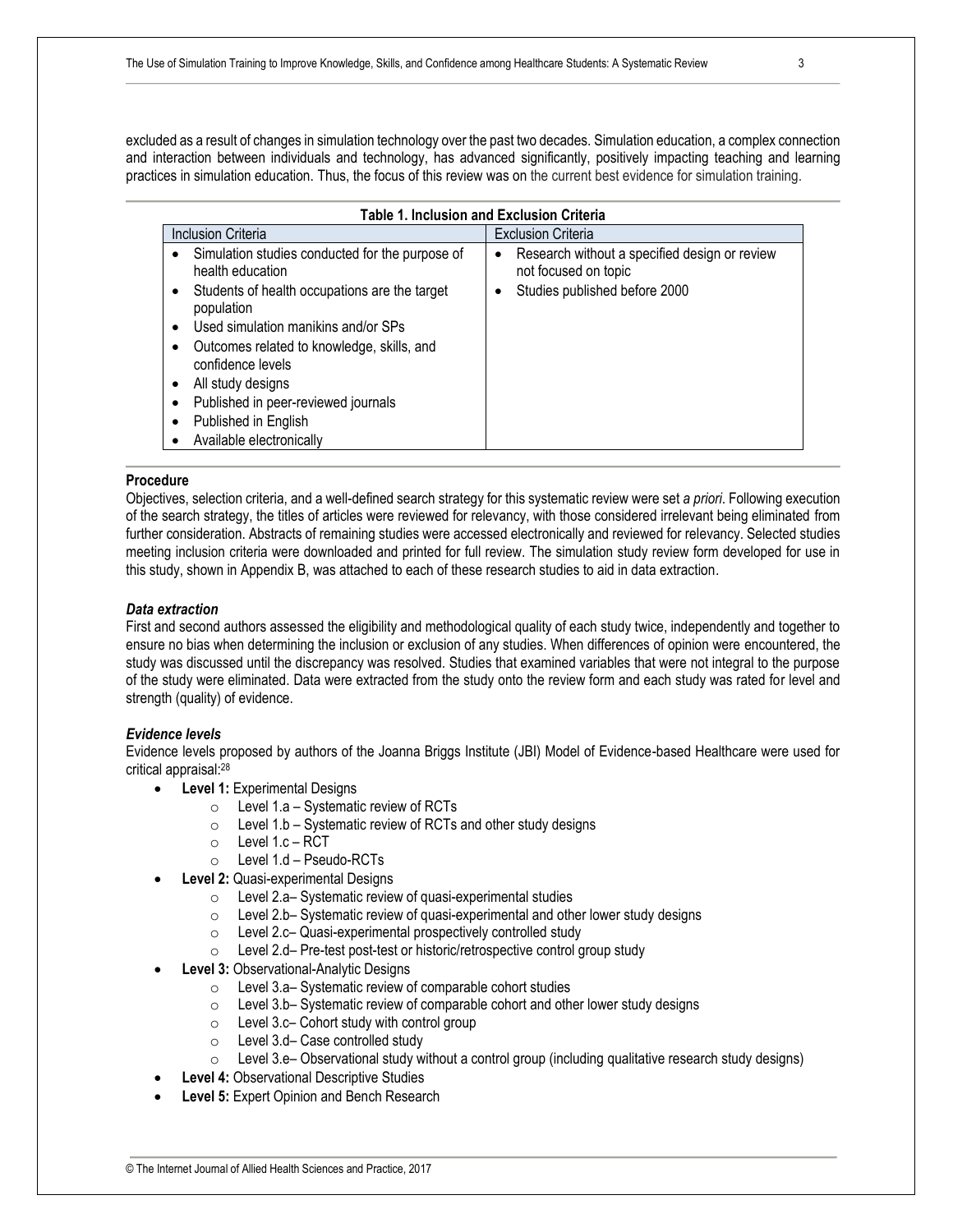#### *Strength of evidence*

Each of the studies meeting the inclusion criteria was also rated for quality (strength) of evidence and included three categories:

- 1. High random assignment studies with low attrition of sample members and no reassignment of sample members after the original random assignments.
- 2. Moderate random assignment studies that, because of flaws in the study design, execution, or analysis, do not meet all the criteria for the high rating; matched comparison group designs that establish baseline equivalence on selected measures; and single case and regression discontinuity designs.
- 3. Low impact studies that do not meet the criteria for high or moderate.

### **RESULTS**

The initial search strategy identified 1386 publications from four major databases and 26 studies from other sources, totaling 1412. Seven hundred and four duplicates were removed, leaving 708 publications for title review. The number of publications for each source after duplicate removal is shown in Table 2. Six hundred and fourteen publications were excluded due to irrelevancy on the basis of the title review. Ninety-four abstracts were reviewed with 40 deemed irrelevant. Full review was undertaken on the remaining 54 publications, identifying 30, which met the inclusion criteria and were subjected to data extraction and analysis of results. The PRISMA diagram was used to represent the study inclusion and exclusion process (Figure 1).

Primary outcomes were knowledge, skills and confidence. Secondary outcomes were anxiety reduction and satisfaction. Other secondary outcomes explored interprofessional education (IPE) and/or interprofessional practice (IPP) and preference and/or effectiveness of high fidelity and/or low fidelity simulations on students' outcomes. The majority of studies reported use of more than one outcome measure, combining knowledge and skills, skills and confidence, confidence and satisfaction, etc. Overall, studies reported statistically and/or clinically significant improvements in knowledge (N= 14),3,8,29,33,35,39,40,42-44,48,52,54,55 skills (N= 20),3,8,29,30,33-36,38-41,44,47-49,51-53,56 self-confidence (N= 19),3,8,29-33,36-39,41,43,46,47,49,,50,52,53 and satisfaction (N= 7). 3,8,30,37,39,41,50 In addition, four studies reported decreased anxiety or inhibition.8,40,45,53 Two studies evaluated the long-term impact of the simulated learning.<sup>29,36</sup>

| Table 2. Number of hits for each database after the duplicate removal |       |  |  |  |  |  |  |  |
|-----------------------------------------------------------------------|-------|--|--|--|--|--|--|--|
| <b>Database</b>                                                       | Total |  |  |  |  |  |  |  |
| PubMed                                                                | 394   |  |  |  |  |  |  |  |
| <b>CINAHL</b>                                                         | 149   |  |  |  |  |  |  |  |
| PsycINFO                                                              | 78    |  |  |  |  |  |  |  |
| ProQuest-Social Science Journals                                      | 17    |  |  |  |  |  |  |  |
| ProQuest- Psychological Journals                                      | 18    |  |  |  |  |  |  |  |
| ProQuest- Career and Technical Education: Health & Medicine           | 44    |  |  |  |  |  |  |  |
| <b>Additional Sources</b>                                             | 8     |  |  |  |  |  |  |  |
| Total                                                                 | 708   |  |  |  |  |  |  |  |

*Note.* CINAHL= Cumulative Index to Nursing and Allied Health Literature; PsychINFO= Psychological Information.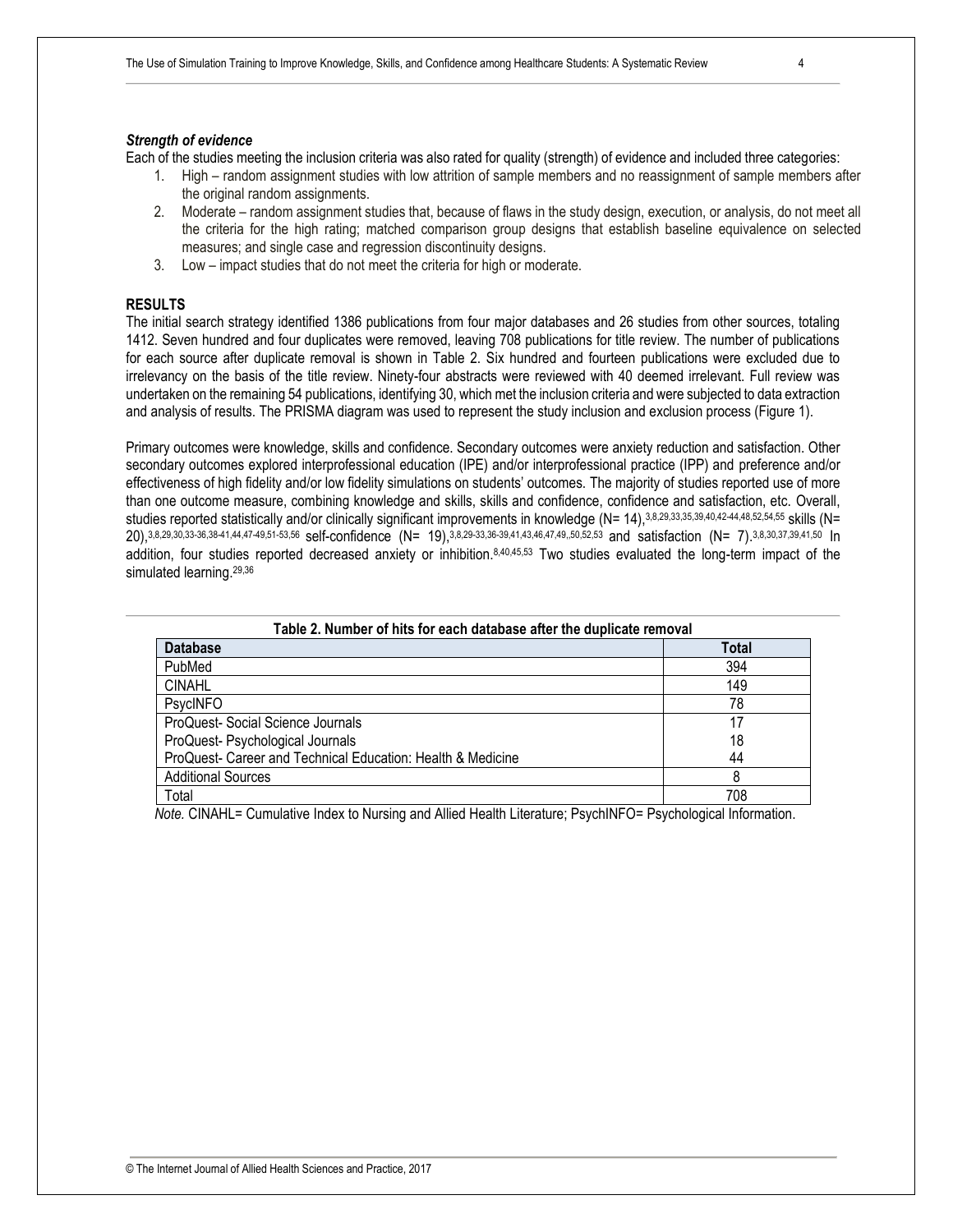

# **Figure 1.**

The search process consisted of identification, screening, eligibility checks, and inclusion in the study as shown on the study inclusion flow diagram. Numbers of studies excluded and the basis of the exclusion are detailed.

# **Characteristics of the included studies**

Studies varied in their study designs, simulation duration, preparing for simulation, intervention, and assessment measures. Several study designs were used: pretest posttest design (N=11),3,31,32,36,39,43,47,48,50,52,55 posttest design (N=10),37,41,44-46,49,51,53,54,56 mixed methods design (N=4),8,38,40,42 qualitative study (N=3),33-35 and RCTs design (N=2).29,30 This review shows that the pre/post test study design and posttest study design were the most commonly used method for evaluating the effectiveness of simulation training. The duration of simulation training ranged from 30 minutes to a few weeks during the semester. Characteristics for each of the studies included in this review are shown in Table 3.

The reviewed studies were conducted in the following health disciplines: audiology, medicine, nursing, physical therapy, pharmacy, and physician assistants. The majority of studies reported outcomes from a single healthcare profession, while three studies reported IPE cohorts and queried students regarding IPP.34,38,55 The three IPE cohort studies included pharmacy and nursing, nursing and medicine, and pharmacy, medicine and nursing. Undergraduate and graduate students from the specified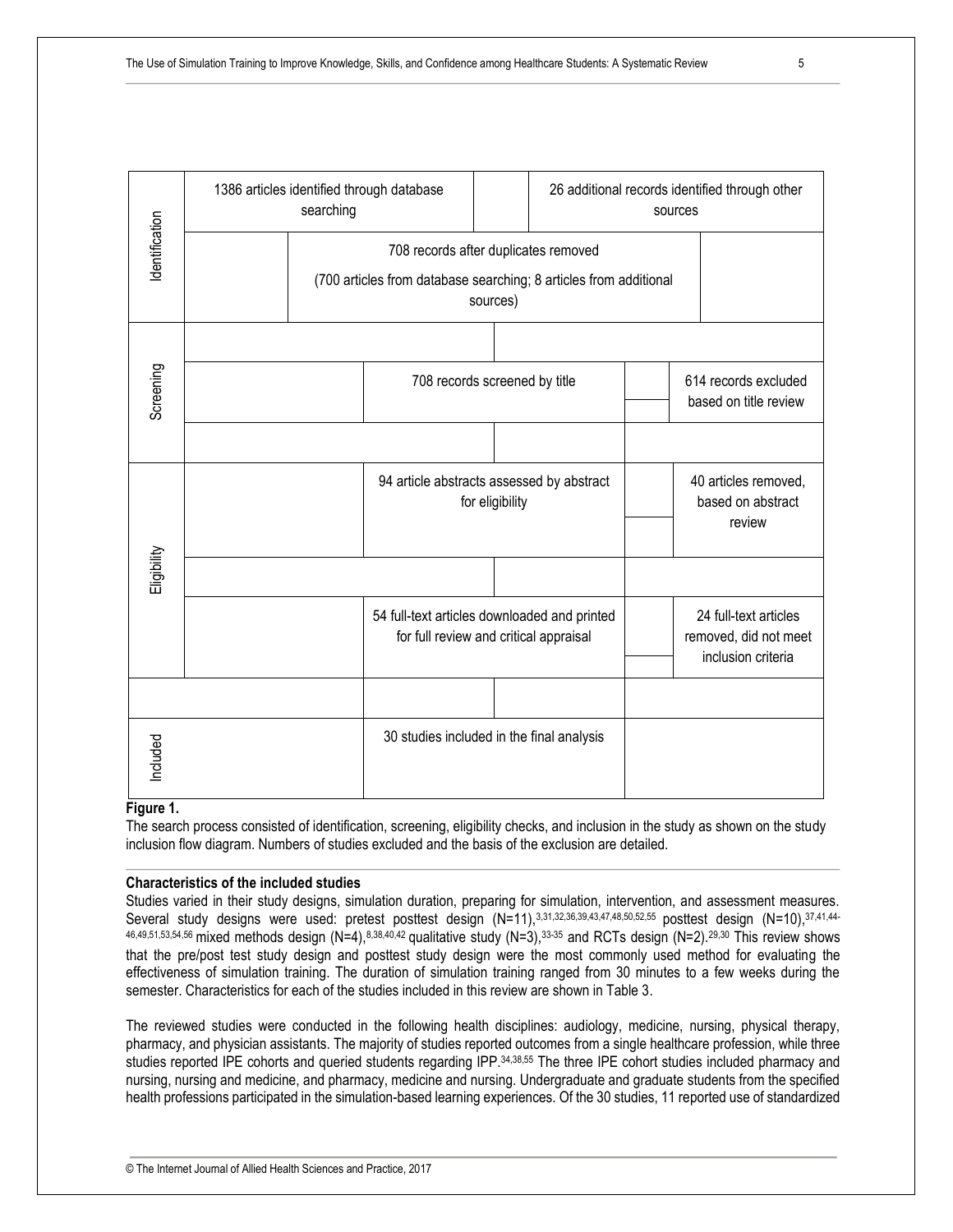patients or parents, 8,34,35,38,42,44,45,47,49,51,55 13 employed the use of manikins, <sup>29-32,36,37,40,41,43,,48,50,52,56</sup> and 6 used a hybrid approach as teaching or intervention strategies. 3,33,39,46,53,54 Briefing before the simulation events was reported and included lectures, online and laboratory training, small learning groups, training on manikins, a problem based learning (PBL) case, and/or learning courses. Nine studies implemented debriefing or group discussion after the simulation experiences.3,8,34,39,40,43,47,50,55 Students' performance included peer, SP and/or faculty evaluation. The majority of studies used non-validated surveys and questionnaires developed by faculty or clinical personnel to measure the three main outcome categories knowledge, skills, and confidence, in addition to direct observation and written and practical examinations.

| Reference                             | Study<br>Location       | Design              | Profession(s)<br>Health                                                              | Study Sample | Study<br>Purpose                                                                                                                                                                               | Simulation<br>Type                                               | Intervention                                                                                                                                     | <b>Outcomes</b><br><b>Measure</b>                                                                     |
|---------------------------------------|-------------------------|---------------------|--------------------------------------------------------------------------------------|--------------|------------------------------------------------------------------------------------------------------------------------------------------------------------------------------------------------|------------------------------------------------------------------|--------------------------------------------------------------------------------------------------------------------------------------------------|-------------------------------------------------------------------------------------------------------|
| Alanazi et al<br>$(2016)^3$           | United<br><b>States</b> | Pretest<br>posttest | Audiology<br>(2 <sup>nd</sup> and 3rd<br>year Doctor<br>οf<br>Audiology<br>students) | $N=14$       | Assess the effect<br>of the combined<br>use of trained<br>standardized<br>parents and a<br>baby simulator<br>on students'<br>hearing<br>screening and<br>counseling<br>knowledge and<br>skills | SPs<br>Manikin (Baby<br>Isao, Intelligent<br>Hearing<br>Systems) | Clinical course<br>and training on<br>the baby<br>simulator<br>Complete<br>interactive web-<br>based hearing<br>screening<br><b>Briefing</b>     | Pre- post-self<br>confidence<br>questionnaire<br>of knowledge<br>and skills<br>Satisfaction<br>survey |
| Ander et al<br>(2009)36               | United<br><b>States</b> | Pretest<br>posttest | Medicine<br>(3rd year<br>students)                                                   | $N=104$      | Evaluate<br>lifesaving clinical<br>skills and<br>comfort level<br>immediately after<br>simulation<br>training and after<br>1.5 years                                                           | Manikin and<br>other medical<br>equipment                        | 30-minute<br>lecture, small<br>learning<br>groups, and<br>assessment at<br>5 skills stations                                                     | Pre/post<br>performance<br>checklist and<br>level of<br>comfort<br>questionnaire                      |
| Baska et al<br>$(2015)^{37}$          | United<br><b>States</b> | Posttest            | Nursing<br>$(1st$ and $4th$<br>semester<br>pre-<br>licensure<br>students)            | $N=66$       | Assess the<br>difference<br>between the use<br>of LFS and HFS<br>on students'<br>outcomes and<br>satisfaction                                                                                  | Manikins                                                         | Training on low<br>and high fidelity<br>manikins<br><b>Briefing</b>                                                                              | Students'<br>satisfaction<br>and self-<br>confidence<br>scale<br>Simulation<br>design scale           |
| Bearnson &<br>Wiker,<br>$(2005)^{33}$ | United<br><b>States</b> | Qualitative         | Nursing<br>$(1st$ year<br>students)                                                  | N= not given | Explore the<br>benefits and<br>limitations of<br>using SPs as a<br>substitute for<br>traditional clinical<br>experience in<br>medication<br>administration                                     | Manikin (HPS6,<br>Medical<br>Education<br>Technology)<br>SPs     | 6 weeks of<br>traditional<br>clinical<br>rotations<br>3 different SPs<br>scenarios (one<br>student<br>provided total<br>care for one<br>patient) | <b>Students</b><br>completed<br>post<br>simulation<br>survey about<br>what they had<br>learned        |

**Table 3. Study characteristics**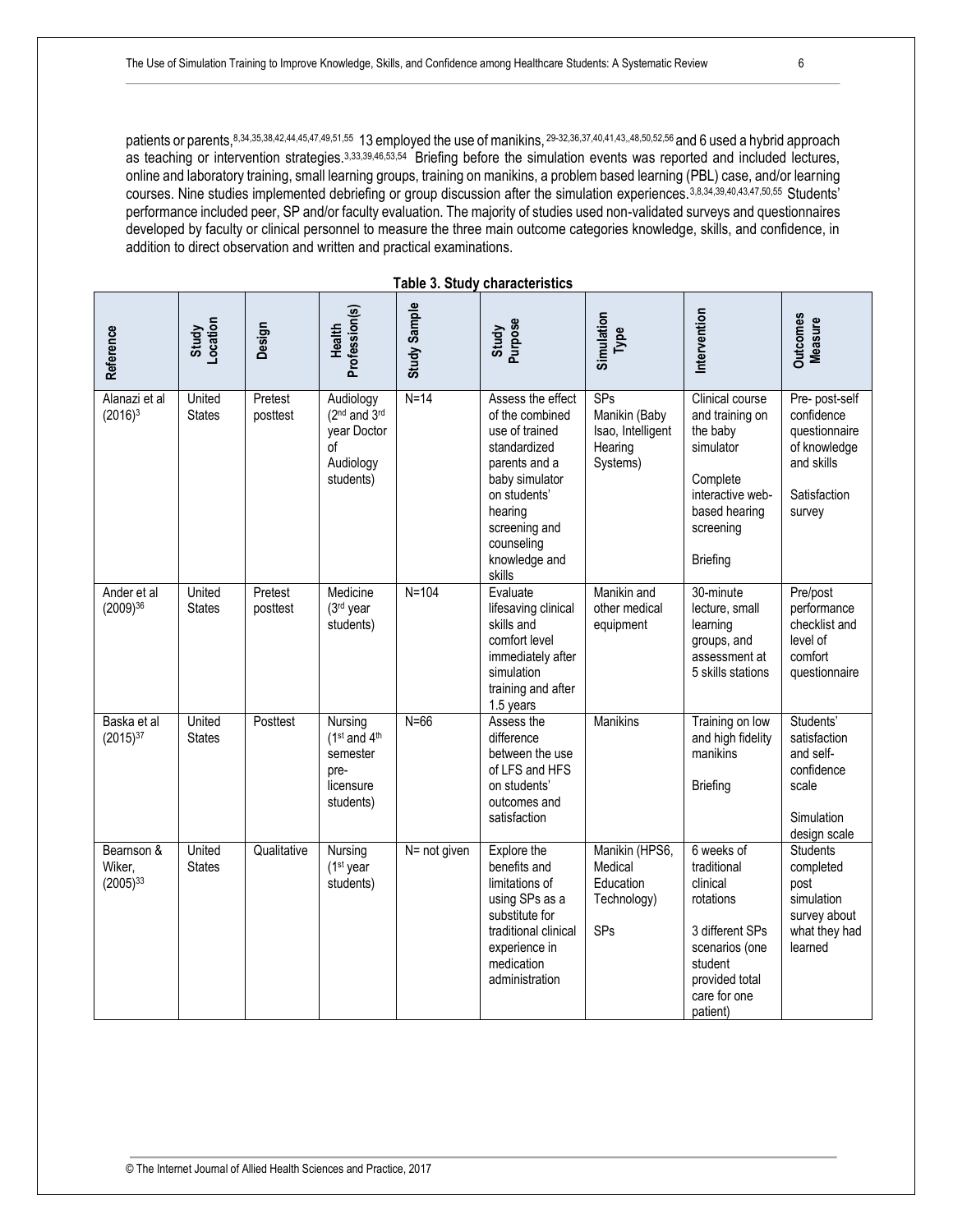| Bloomfield et<br>al (2015) <sup>38</sup> | United<br>Kingdom       | Mixed<br>methods<br>(Included<br>pretest<br>posttest<br>design) | Nursing<br>and<br>Medicine*                      | Nursing<br>students<br>$N=51$<br>Medical<br>students<br>$N=24$ | Enhance<br>students' ability<br>to communicate<br>with dying<br>patients and their<br>families                                                                                                                                   | SPs                                                                | Focus groups<br>Educational<br>intervention                                                                                                                                                          | Pre-post-<br>simulation<br>questionnaire                                                                                                                |
|------------------------------------------|-------------------------|-----------------------------------------------------------------|--------------------------------------------------|----------------------------------------------------------------|----------------------------------------------------------------------------------------------------------------------------------------------------------------------------------------------------------------------------------|--------------------------------------------------------------------|------------------------------------------------------------------------------------------------------------------------------------------------------------------------------------------------------|---------------------------------------------------------------------------------------------------------------------------------------------------------|
| Brown &<br>Chronister<br>$(2009)^{31}$   | United<br><b>States</b> | Pretest<br>posttest<br>with<br>control<br>group                 | Nursing<br>(Senior<br>students)                  | Intervention<br>group N=70<br>Control<br>group N=70            | Determine the<br>effect of<br>simulation<br>activity on critical<br>thinking and self-<br>confidence in<br><b>ECG</b> nursing<br>course                                                                                          | Manikin<br>(Laerdal's<br>SimMan)                                   | Experimental<br>group received<br>weekly lectures<br>(350 minutes),<br>and simulation<br>training with<br>debriefing (150<br>minutes)<br>Control group<br>received only<br>lectures (400<br>minutes) | Both groups<br>were<br>evaluated for<br>critical<br>thinking on<br>the ECG<br><b>SimTest</b><br>computer<br>exam<br>Self-<br>confidence<br>form         |
| Catling et al<br>$(2016)^{39}$           | Australia               | Pretest<br>posttest                                             | Nursing<br>$(1st$ year<br>midwifery<br>students) | $N=71$                                                         | Determine<br>whether pre-<br>clinical<br>simulation<br>workshops<br>increase<br>students'<br>knowledge,<br>skills, and<br>satisfaction                                                                                           | SPs<br>Manikin<br>(Sophie's mum,<br>Model-med<br>International)    | 10-minute<br>briefing<br>2-day workshop                                                                                                                                                              | Online survey<br>pre- and post-<br>the simulation<br>survey                                                                                             |
| Copper et al<br>$(2010)^{40}$            | Australia               | Mixed<br>methods<br>(Included<br>posttest<br>design)            | Nursing                                          | $N = 51$                                                       | Examine the<br>ability of<br>students to<br>respond to<br>deteriorated or at<br>risk of<br>deterioration<br>patients<br>Assess the<br>relationships<br>between<br>knowledge<br>(situation<br>awareness) and<br>skill performance | Manikin<br>(Laerdal's<br>Advanced Life<br>Support<br>computerized) | 2 video<br>recorded<br>simulated<br>scenarios<br>2 simulation<br>exercises on<br>the manikin<br>followed by<br>video-based<br>debriefing                                                             | MCQ items<br>assess<br>student's<br>knowledge<br>Skills test on<br>manikin<br>Situation<br>awareness<br>yes/no<br>questionnaire<br>during<br>simulation |
| Curtis et al<br>$(2016)^{41}$            | Australia               | Posttest                                                        | Nursing                                          | $N = 509$                                                      | Evaluate peer to<br>peer facilitated<br>student via the<br>use of simulation<br>experiences                                                                                                                                      | Manikin (Sim<br>Anne, Laerdal<br>Medical)                          | Three clinical<br>courses<br>Instructional<br>videos                                                                                                                                                 | A 16-item<br>questionnaire<br>Self-<br>confidence in<br>learning scale                                                                                  |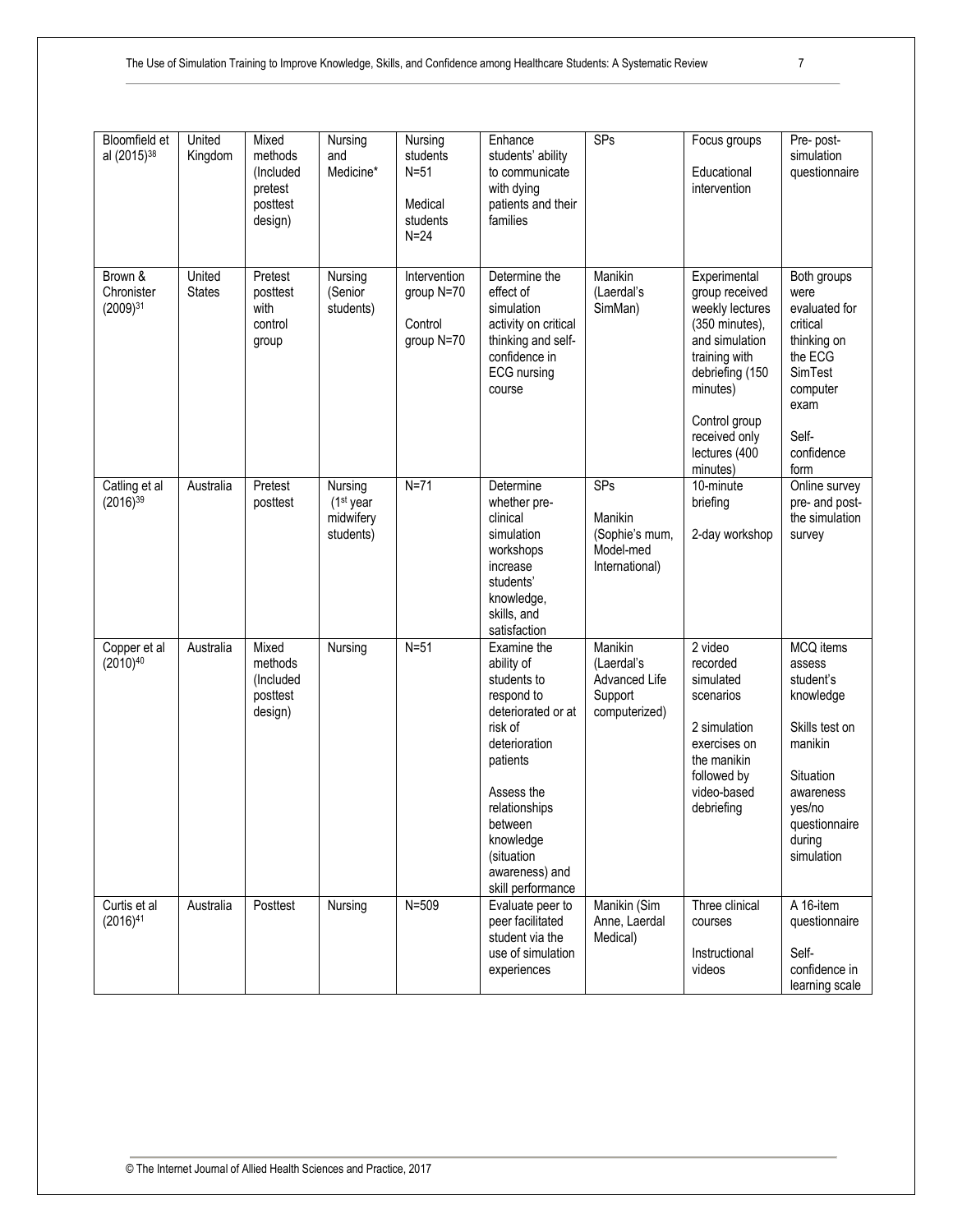| Dearmon et<br>al (2013) <sup>8</sup> | United<br><b>States</b> | Mixed<br>methods<br>(Included<br>pretest<br>posttest<br>design) | Nursing<br>(Bachelor<br>students)              | $N = 50$  | Evaluate the<br>effect of a 2-day<br>simulated clinical<br>nursing course of<br>students'<br>knowledge,<br>anxiety, skills<br>confidence, and<br>satisfaction | SPs                            | Interview and<br>physically<br>assess SPs.<br><b>Students</b><br>simulated the<br>experience in<br>the next day in<br>groups and                 | The KA, SCA,<br>PSS and<br>STAI were<br>used pre- and<br>post<br>simulation<br>Satisfaction<br>was assessed<br>after the                                            |
|--------------------------------------|-------------------------|-----------------------------------------------------------------|------------------------------------------------|-----------|---------------------------------------------------------------------------------------------------------------------------------------------------------------|--------------------------------|--------------------------------------------------------------------------------------------------------------------------------------------------|---------------------------------------------------------------------------------------------------------------------------------------------------------------------|
|                                      |                         |                                                                 |                                                |           |                                                                                                                                                               |                                | provided a care<br>plan. Ten<br>students<br>participated in<br>two focus<br>groups (n=4;<br>$n=6$                                                | simulation                                                                                                                                                          |
| Guvenc et al<br>$(2016)^{42}$        | Turkey                  | Mixed<br>methods<br>(included<br>posttest<br>design)            | Nursing<br>(Senior<br>students)                | $N=104$   | Evaluate<br>students'<br>communication<br>experience with<br>an English<br>speaking patient                                                                   | SP                             | A course of the<br>rational use of<br>medicines<br>SP encounter                                                                                  | Data<br>collection<br>form<br>Interview                                                                                                                             |
| Halm et al<br>$(2011)^{43}$          | United<br><b>States</b> | Pretest<br>posttest                                             | Medicine<br>$(2nd$ year<br>students)           | $N=50$    | Determine if the<br>use of a PBL<br>case with a<br>simulation<br>training improve<br>toxicology<br>knowledge and<br>confidence                                | Manikin<br>(Laerdal<br>SimMan) | PBL case,<br>simulation<br>training on the<br>manikin, group<br>discussion<br>about the<br>clinical case<br>followed by<br>debriefing<br>session | Online test to<br>determine<br>their baseline<br>knowledge<br>Second online<br>test after the<br>simulation.<br>Survey<br>regarding<br>their<br>confidence<br>level |
| Hoellein et al<br>$(2009)^{44}$      | United<br><b>States</b> | Posttest                                                        | Medicine<br>(3 <sup>rd</sup> year<br>students) | $N=92$    | Assess the<br>impact of a CAM<br>workshop using<br>SPs on<br>knowledge and<br>skills                                                                          | SPs                            | 4-hour CAM<br>workshop<br>includes 4 SP<br>cases with<br>assigned<br>readings before<br>SPs encounter                                            | 100-item<br>written exam<br>Nine-SP<br>stations<br>exams<br>Post SPs<br>encounter<br>written<br>exercise                                                            |
| Hunag et al<br>$(2015)^{45}$         | Taiwan                  | Posttest                                                        | Medicine                                       | $N = 253$ | Determine the<br>influence of<br>gender on<br>communication<br>skills                                                                                         | SPs                            | 2-hour training<br>session<br>SPs encounter                                                                                                      | Checklist<br>rating<br>completed by<br><b>SPs</b><br>Global rating<br>scores<br>competed by<br>the examiner                                                         |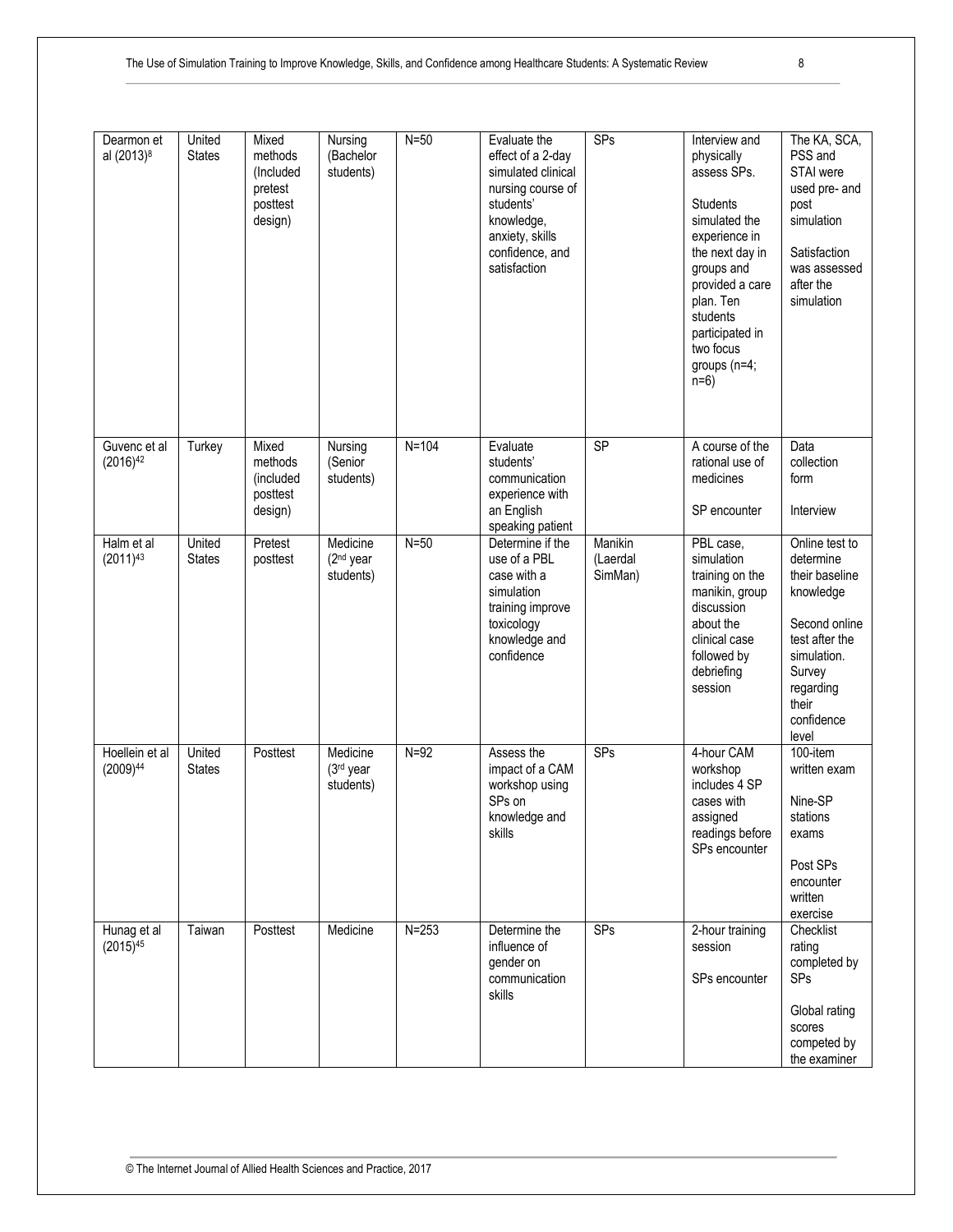| Isenberg et<br>al (2015) <sup>46</sup> | United<br><b>States</b> | Posttest                                           | Medicine<br>(3 <sup>rd</sup> year<br>student) | $N = 195$                                                                       | Evaluate the<br>validity of<br>students' self-<br>assessment of<br>skills and<br>confidence<br>during working<br>on manikin and<br>encounter SPs        | Manikin (Rectal<br>Examination<br>Model, Fort<br>Atkinson, WI; a<br>Multi-venous IV<br>Training Arm &<br>NG Tube and<br>Trachestomy<br>Care Simulator,<br>Laerdal:<br>Advanced<br>Catheterization<br>Trainer &<br>Suture Pad,<br>Limbs and<br>Things, United<br>Kingdome)<br>SPs | 3 clinical<br>simulated case<br>scenarios on<br>manikins and<br>encounter SPs                                                                                                               | Checklists<br>and rating<br>scales of<br>general skills<br>and specific<br>procedures<br>were<br>completed by<br>students and<br><b>SPs</b> |
|----------------------------------------|-------------------------|----------------------------------------------------|-----------------------------------------------|---------------------------------------------------------------------------------|---------------------------------------------------------------------------------------------------------------------------------------------------------|----------------------------------------------------------------------------------------------------------------------------------------------------------------------------------------------------------------------------------------------------------------------------------|---------------------------------------------------------------------------------------------------------------------------------------------------------------------------------------------|---------------------------------------------------------------------------------------------------------------------------------------------|
| Kaplan &<br>Ura (2010) <sup>47</sup>   | United<br><b>States</b> | Pretest<br>posttest                                | Nursing<br>(Senior<br>students)               | $N=97$                                                                          | Increase<br>students'<br>confidence and<br>quality of care                                                                                              | SPs                                                                                                                                                                                                                                                                              | 4-hour<br>simulation<br>experience and<br>IP training<br>using SBAR<br>method<br>followed by<br>SPs encounter<br>and debriefing                                                             | Faculty direct<br>observation<br>and self-rated<br>of confidence<br>level pre/post<br>simulation                                            |
| Kim & Kim<br>$(2015)^{48}$             | South<br>Korea          | Pretest<br>posttest<br>(Crossed<br>over<br>design) | Nursing                                       | Intervention<br>Group=48<br>Control<br>$group=46$                               | Assess the<br>effects of<br>simulation<br>experiences on<br>students'<br>knowledge,<br>skills, and self-<br>confidence                                  | Manikins                                                                                                                                                                                                                                                                         | <b>Baseline test</b><br>Lectures for the<br>control group<br>2-hour<br>simulation<br>training for the<br>intervention<br>group                                                              | A 10-item<br><b>MCQ</b><br>4-phase<br>rubric to test<br>skills                                                                              |
| Koo et al<br>$(2014)^{34}$             | United<br><b>States</b> | Qualitative                                        | Pharmacy<br>and<br>Nursing*                   | Pharmacy<br>students<br>$N=14$<br>Nurse<br>practitioner<br>students<br>$N = 32$ | Evaluate<br>students'<br>perception on<br>IPE experience<br>on improving<br>communication<br>skills and<br>awareness of<br>other team<br>members' roles | SPs                                                                                                                                                                                                                                                                              | 8-hour course<br>followed by two<br>45-minute<br>clinical<br>scenarios to<br>take case<br>history,<br>physical<br>examination<br>and<br>communicate<br>with other<br>healthcare<br>students | Semi-<br>structured IP<br>questionnaire<br>with and<br>without open-<br>ended<br>questions was<br>completed by<br>30 volunteers             |

Debriefing and focus groups discussion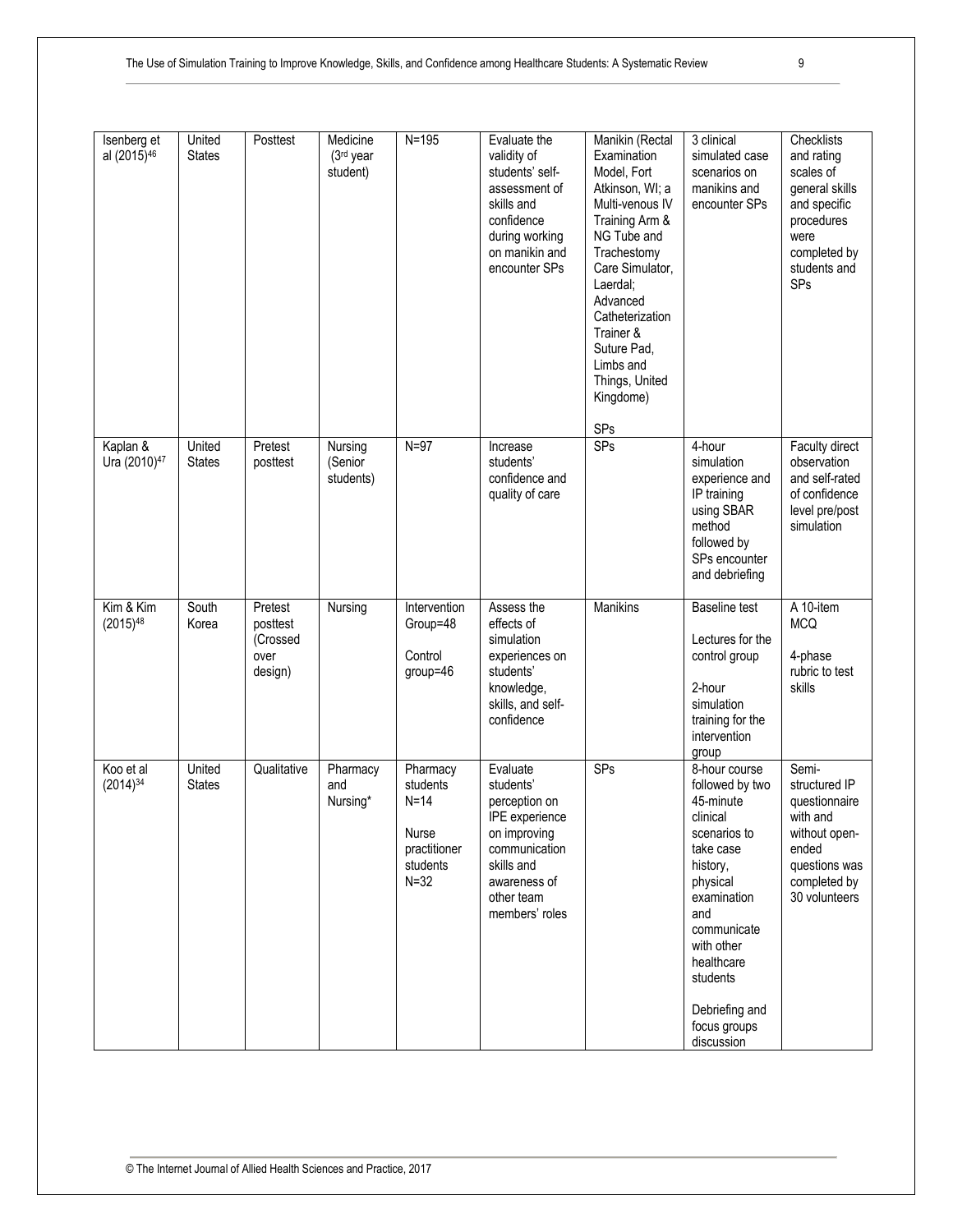| Langen et al<br>$(2011)^{49}$          | United<br><b>States</b> | Posttest                        | Physician<br>assistant<br>(2 <sup>nd</sup> year<br>students)                        | $N=65$                                     | Expose students<br>to more difficult<br>case history<br>taking scenarios<br>to test their<br>confidence level<br>and counseling<br>skills                                | Actor SPs<br><b>Students SPs</b>                                                  | 5 scenarios<br>performed by<br>13 SPs                                                                                      | Actor SPs<br>provided<br>students with<br>verbal and<br>written<br>feedback after<br>the simulation<br>exercise<br>Faculty<br>observed the<br>simulation<br>and filled out<br>a skills |
|----------------------------------------|-------------------------|---------------------------------|-------------------------------------------------------------------------------------|--------------------------------------------|--------------------------------------------------------------------------------------------------------------------------------------------------------------------------|-----------------------------------------------------------------------------------|----------------------------------------------------------------------------------------------------------------------------|----------------------------------------------------------------------------------------------------------------------------------------------------------------------------------------|
| Mackey et al<br>$(2014)^{35}$          | Singapore               | Qualitative                     | Nursing<br>$(3rd$ and<br>final year<br>students)                                    | $N=15$                                     | Determine the<br>learning<br>outcomes<br>(knowledge and<br>skills) of being<br><b>SP</b>                                                                                 | SPs                                                                               | Three clinical<br>roles were<br>performed by<br>trained<br>students SPs                                                    | checklist<br>Audio-taped<br>focus group<br>interview<br>guided by 4<br>open-ended<br>questions with<br>observation<br>and<br>evaluation of<br>students SPs<br>skills                   |
| Nimalkar et<br>al (2015) <sup>29</sup> | India                   | Randomiz<br>ed control<br>trail | Medicine<br>(Final year<br>students)                                                | HFS group<br>$N=50$<br>LFS group<br>$N=51$ | Compare the<br>acquisition of<br>neonatal<br>resuscitation<br>skills and the<br>retention of<br>these skills after<br>3 months                                           | Manikins (HFS:<br>SimNew B;<br>LFS: Resusci<br>Baby Basic;<br>Laedral<br>Medical) | Lectures<br>Hands-on<br>training                                                                                           | A 40-question<br>written test<br>Megacode<br>assessment<br>(American<br>Academy of<br>Pediatrics)                                                                                      |
| Ohtake et al<br>$(2013)^{50}$          | United<br><b>States</b> | Pretest<br>posttest             | Physical<br>therapy<br>$(1st$ year<br>Doctor of<br>Physical<br>Therapy<br>students) | $N=43$                                     | Examine<br>students' level of<br>skills confidence<br>and satisfaction<br>after the<br>exposure to an<br><b>ICU SP</b>                                                   | Manikin (Hal<br>model S3101,<br>Gaumard<br>Scientific)                            | 30-minute<br>orientation<br>session<br>followed by the<br>simulation<br>event and a 40-<br>minute<br>debriefing<br>session | Pre- and post-<br>simulation<br>skills<br>Satisfaction<br>survey                                                                                                                       |
| Rickles et al<br>$(2009)^{51}$         | United<br><b>States</b> | Posttest                        | Pharmacy<br>$(2nd$ year<br>Doctor of<br>Pharmacy<br>students)                       | $N=127$                                    | Determine the<br>impact of a<br>lecture-<br>laboratory<br>course with SPs<br>on students'<br>communication<br>skills during<br>baseline,<br>midpoint and<br>final stages | SPs                                                                               | Online,<br>lectures, and<br>laboratory<br>learning. SPs<br>cases related to<br>lectures                                    | Laboratory<br>written exams<br><b>CSAF</b> filled<br>out by SPs<br>Two surveys<br>to students/<br>and SPs                                                                              |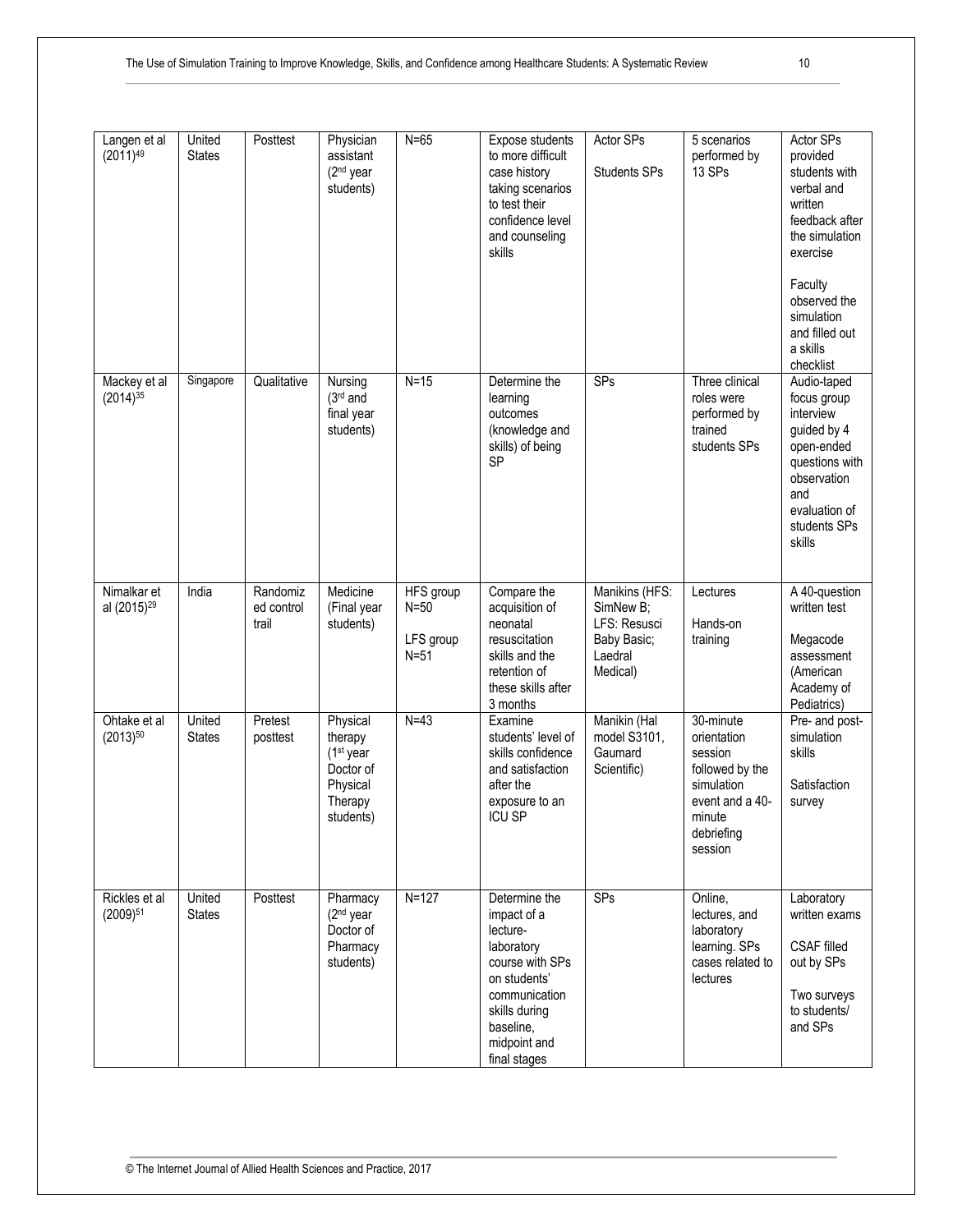| Roh et al<br>$(2014)^{52}$               | South<br>Korea    | Pretest<br>posttest                                 | Nursing<br>(2 <sup>nd</sup> year<br>students) | $N = 255$                                           | Evaluate the<br>effectiveness of<br>integrated<br>simulation<br>resuscitation<br>training with<br>clinical practice<br>on students'<br>knowledge,<br>skills, and self-<br>confidence                             | Manikin<br>(Resusci Anne<br>Skills Reported,<br>Laedral<br>Medical)                                     | Three groups<br>(simulation<br>training only,<br>simulation with<br>clinical practice,<br>and simulation<br>with clinical<br>observation)<br>Basic life<br>support training<br>2-hour<br>simulation<br>resuscitation<br>training<br>80-hour clinical<br>placement | Pre-post-<br>self-rated<br>questionnaire                                                                                                                                                        |
|------------------------------------------|-------------------|-----------------------------------------------------|-----------------------------------------------|-----------------------------------------------------|------------------------------------------------------------------------------------------------------------------------------------------------------------------------------------------------------------------|---------------------------------------------------------------------------------------------------------|-------------------------------------------------------------------------------------------------------------------------------------------------------------------------------------------------------------------------------------------------------------------|-------------------------------------------------------------------------------------------------------------------------------------------------------------------------------------------------|
| Sarmasoglu<br>et al (2016) <sup>53</sup> | Turkey            | Posttest<br>with<br>randomize<br>d control<br>trial | Nursing                                       | Intervention<br>group N=44<br>Control<br>group N=43 | Examine the<br>effect of SPs on<br>students' blood<br>pressure<br>measurement<br>and<br>administration of<br>subcutaneous<br>injections skills<br>and self-<br>confidence                                        | SPs<br>Manikin                                                                                          | Lectures and<br>hands-on<br>training<br>Intervention<br>group practiced<br>on SPs and<br>control group<br>practiced on<br>manikin                                                                                                                                 | Blood<br>pressure<br>measurement<br>and<br>administration<br>οf<br>subcutaneous<br>injections<br>performance<br>form<br>SPs-students<br>interaction<br>assessment<br>form                       |
| Siebeck et al<br>$(2011)^{54}$           | Germany           | Posttest                                            | Medicine<br>(3rd and 4th<br>year<br>students) | Study 1:<br>$N=41$<br>Study 2:<br>$N = 188$         | Study 1: identify<br>the effect of LFS<br>and HFS on<br>knowledge and<br>inhibition on<br>doing rectal<br>examination.<br>Study 2: explore<br>the effect of<br>different<br>sequencing<br>between LFS<br>and HFS | Manikin (Model<br>4660100,<br>Polyco GmbH,<br>Beimerstetten,<br>Germany) as<br><b>LFS</b><br>SPs as HFS | <b>Students</b><br>participated in<br>two 30-minute<br>simulation<br>sessions                                                                                                                                                                                     | Surveys of<br>knowledge<br>and inhibition<br>In study 1:<br>students<br>answered two<br>questions<br>Study 2:<br>students rated<br>their<br>experience on<br>a scale<br>developed by<br>authors |
| Stayt et al<br>$(2015)^{30}$             | United<br>Kingdom | Randomiz<br>ed control<br>trail                     | Nursing<br>$(1st$ year<br>students)           | Intervention<br>group N=48<br>Control<br>group N=50 | Evaluate<br>students' skills<br>and confidence<br>of recognize and<br>manage an adult<br>deteriorating<br>patient                                                                                                | Manikin<br>(Laerdal's ALS<br>Simulator)                                                                 | Assessment of<br>eligibility-<br>enrollment<br>stage<br>Experimental<br>group received<br>simulation<br>intervention<br>Control group<br>received<br>lectures                                                                                                     | OSCE pre-<br>and post-<br>intervention<br>General<br>Perceived<br>Self-Efficacy<br>Scale<br>(GPSEC)                                                                                             |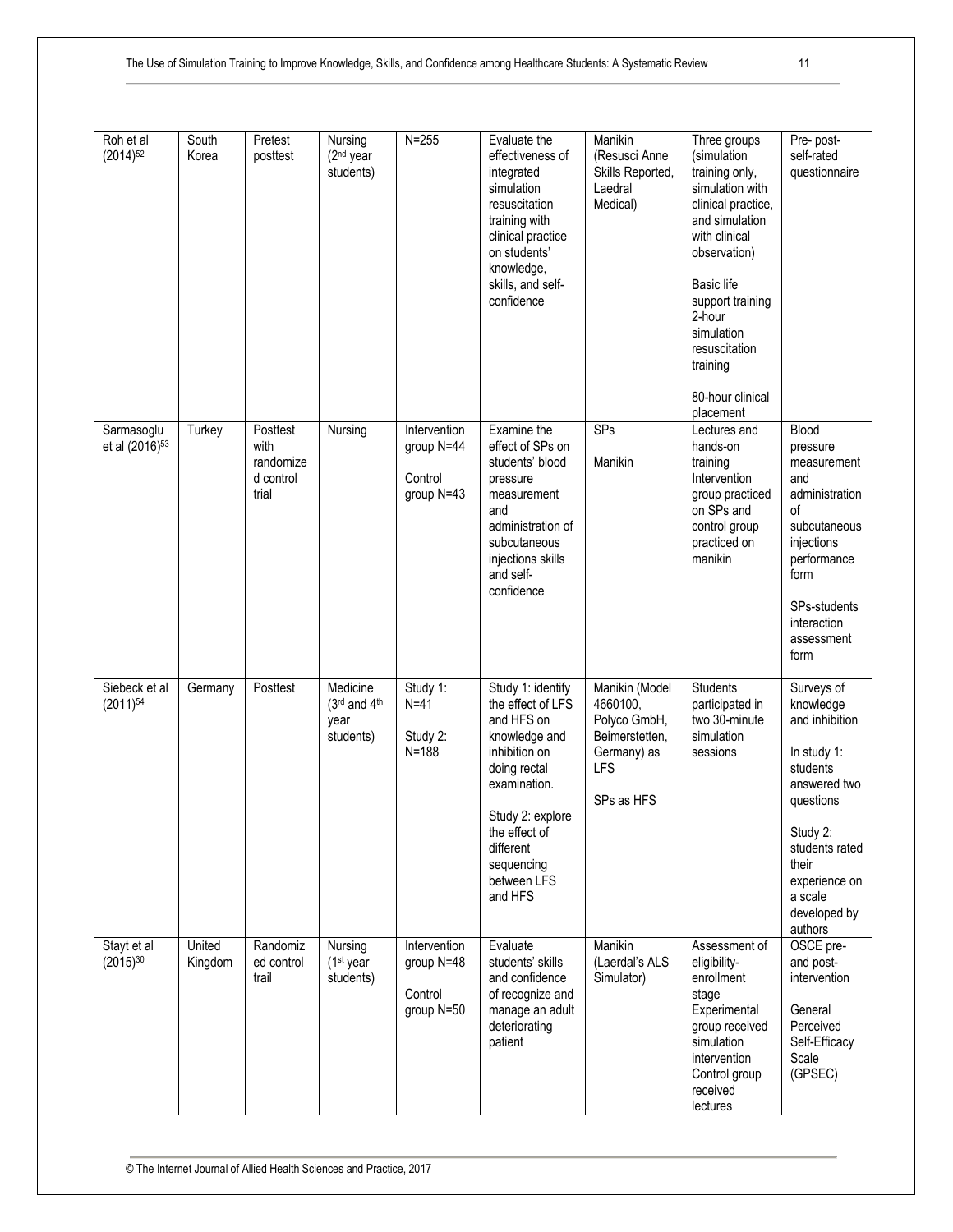| Thomas &<br>Mackey<br>$(2012)^{32}$    | United<br><b>States</b> | Pretest<br>posttest<br>with<br>control<br>group | Nursing<br>(Bachelor<br>students)         | Intervention<br>group N=14<br>Control<br>group N=10                                        | Explore whether<br>students' level of<br>confidence<br>change after<br>HFS compared<br>with traditional<br>clinical training                                                     | Manikin         | Experimental<br>group enrolled<br>in the HFS<br>course<br>including<br>debriefing.<br>Control group<br>enrolled in the<br>traditional<br>clinical training                      | Faculty<br>assessed<br>students'<br>performance<br>A 12-item<br>clinical<br>decision-<br>making self-<br>confidence<br>scale |
|----------------------------------------|-------------------------|-------------------------------------------------|-------------------------------------------|--------------------------------------------------------------------------------------------|----------------------------------------------------------------------------------------------------------------------------------------------------------------------------------|-----------------|---------------------------------------------------------------------------------------------------------------------------------------------------------------------------------|------------------------------------------------------------------------------------------------------------------------------|
| Westberg et<br>al (2006) <sup>55</sup> | United<br><b>States</b> | Pretest<br>posttest                             | Pharmacy,<br>Nursing,<br>and<br>Medicine* | $N = 26$<br>pharmacy<br>students<br>N= not given<br>for nursing<br>and medical<br>students | Describe the<br>effect of<br>implementation<br>of IPE activities<br>using SPs on<br>students'<br>communication<br>skills and<br>cooperation with<br>other healthcare<br>students | SPs             | Encounter with<br>different<br>scenarios<br>performed by<br>SPs. Group<br>and one-on-one<br>discussion with<br>faculty<br>members.<br>Short and long<br>care plan<br>assignment | Pre- and post-<br>simulation<br>survey. Direct<br>observation<br>and<br>evaluation by<br>faculty                             |
| Zhang et al<br>$(2015)^{56}$           | China                   | Posttest<br>with<br>control<br>group            | Medicine                                  | Intervention<br>group $N = 140$<br>Control<br>group N=63                                   | Improve<br>students' clinical<br>operating<br>capacity                                                                                                                           | <b>Manikins</b> | Intervention<br>group received<br>simulation<br>Control group<br>received<br>traditional<br>training                                                                            | <b>OSCE</b><br>16 stations of<br>clinical skills<br>competency                                                               |

Note. N= sample size; SPs= standardized patients; HFS= high fidelity simulation; LFS= low fidelity simulation; KA= knowledge assessment; SCA= self-confidence assessment; IPE= interprfoessional education; PBL= problem-based learning; CAM= complementary and alternative medicine; PSS= Perceived Stress Scale; STAI= State-trait anxiety inventory for adults, CSAF= communication skills assessment form; SBAR= situation, background, assessment, and recommendation; MCQ= multiplechoice questionnaire; ECG= electrocardiograph; IV= intravenous, NG= nasogastric; OSCE= objective structured clinical examination. \*IPE/IPP components were included.

# **Level of evidence, strength of evidence, and outcomes of the included studies**

The level of evidence based on the JBI Model of Healthcare paradigm, strength of evidence ratings, and outcomes (i.e., knowledge, skills, self-confidence, anxiety, and satisfaction) are shown by study in Table 4. One study examined student preferences for high fidelity versus low-fidelity simulation.<sup>37</sup> Two of the studies were rated as level 1.c with high strength of evidence,<sup>29,30</sup> two studies were rated as level 2.c with moderate strength of evidence,<sup>31,32</sup> three studies qualified as level 3.e with low strength of evidence,33-35 and the remaining studies met level 2.d design criteria with low or moderate strength of evidence. Six studies included control groups with traditional clinical training, lectures, or hands-on training in lieu of simulation training. 30-32,48,53,56 Overall, statistical and/ or clinical improvements in knowledge, skills, and self-confidence after the simulation training were reported.

|                                      | rable 4. Lever of evidence, strength of evidence, and outcomes |                                          |            |           |                      |                |                     |  |  |  |  |
|--------------------------------------|----------------------------------------------------------------|------------------------------------------|------------|-----------|----------------------|----------------|---------------------|--|--|--|--|
| Reference                            | Level of<br>Evidenc<br>е                                       | <b>Strength</b><br>٥t<br><b>Evidence</b> | Knowledge* | Skills*   | Self-<br>Confidence* | <b>Anxiety</b> | <b>Satisfaction</b> |  |  |  |  |
| Alanazi et<br>al (2016) <sup>3</sup> | 2.d                                                            | Moderate                                 | Increased  | Increased | Increased            | Not reported   | Increased           |  |  |  |  |

# **Table 4. Level of evidence, strength of evidence, and outcomes**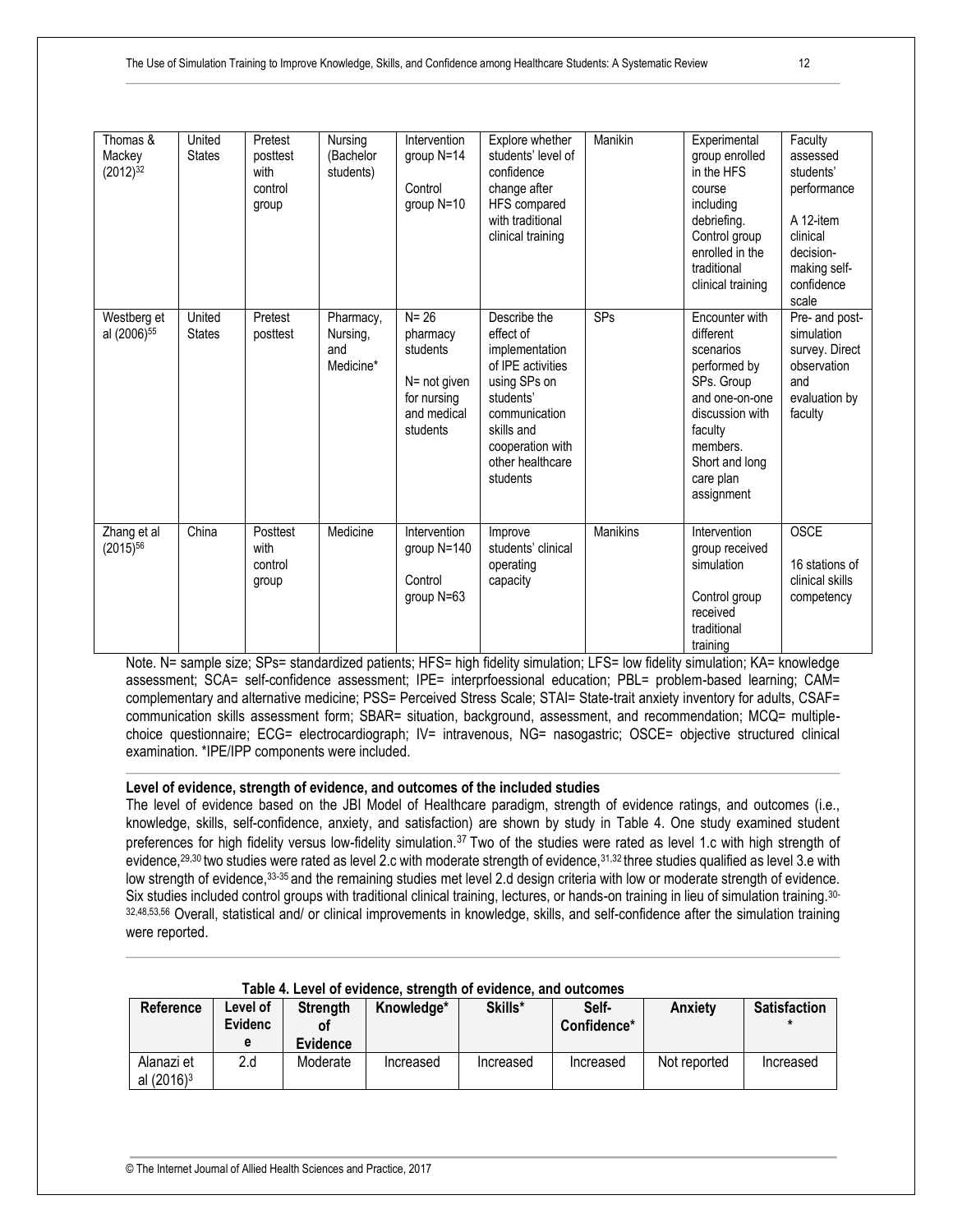| Ander et al<br>(2009)36                | 2.d              | Moderate   | Not reported                                        | Increased                                                   | Increased                                     | Not reported                                                        | Not reported                           |
|----------------------------------------|------------------|------------|-----------------------------------------------------|-------------------------------------------------------------|-----------------------------------------------|---------------------------------------------------------------------|----------------------------------------|
| Baska et al<br>$(2015)^{37}$           | $\overline{2.d}$ | <b>Low</b> | Not reported                                        | Not reported                                                | Increased in<br><b>HFSG</b> more<br>than LFSG | Not reported                                                        | Increased in<br>HFSG more<br>than LFSG |
| Bearnson<br>& Wiker<br>$(2005)^{33}$   | 3.e              | Low        | Increased                                           | Increased                                                   | Increased                                     | Not reported                                                        | Not reported                           |
| Bloomfield<br>et al<br>$(2015)^{38}$   | 2.d              | Moderate   | Not reported                                        | Increased                                                   | Increased                                     | Increased<br>when talking<br>with dying<br>patients and<br>families | Not reported                           |
| Brown &<br>Chronister<br>$(2009)^{31}$ | 2.c              | Moderate   | Not reported                                        | Equal for<br>Critical<br>thinking skills<br>IG and CG       | Increased in<br>IG more than<br>CG            | Not reported                                                        | Not reported                           |
| Catling et<br>al (2016) <sup>39</sup>  | 2.d              | Moderate   | Increased                                           | Increased                                                   | Increased                                     | Not reported                                                        | Increased                              |
| Copper et<br>al (2010) <sup>40</sup>   | $\overline{2.d}$ | Moderate   | Increased                                           | Increased                                                   | Not reported                                  | Decreased                                                           | Not reported                           |
| Curtis et al<br>(2016) <sup>41</sup>   | 2.d              | Low        | Not reported                                        | Increased                                                   | Increased                                     | Not reported                                                        | Increased                              |
| Dearmon<br>et al<br>$(2013)^8$         | 2.d              | Moderate   | Increased                                           | Increased                                                   | Increased                                     | Decreased                                                           | Increased                              |
| Guvenc et<br>al (2016) <sup>42</sup>   | 2.d              | Low        | Increased in<br>terms of use<br>another<br>language | Not reported                                                | Not reported                                  | Reported for<br>participants<br>before<br>simulation                | Not reported                           |
| Halm et al<br>$(2011)^{43}$            | $\overline{2.d}$ | Moderate   | Increased                                           | Not reported                                                | Increased                                     | Not reported                                                        | Not reported                           |
| Hoellein et<br>al (2009) <sup>44</sup> | $\overline{2.d}$ | <b>Low</b> | Increased                                           | Increased                                                   | Not reported                                  | Not reported                                                        | Not reported                           |
| Hunag et al<br>$(2015)^{45}$           | 2.d              | <b>Low</b> | Not reported                                        | The SPs<br>gender<br>influenced<br>communicatio<br>n skills | Not reported                                  | Not reported                                                        | Not reported                           |
| Isenberg et<br>al (2015) <sup>46</sup> | 2.d              | Low        | Not reported                                        | Not reported                                                | Increased                                     | Not reported                                                        | Not reported                           |
| Kaplan &<br>Ura<br>$(2010)^{47}$       | 2.d              | Moderate   | Not reported                                        | Increased                                                   | Increased                                     | Not reported                                                        | Not reported                           |
| Kim & Kim<br>$(2015)^{48}$             | $\overline{2.d}$ | Moderate   | Increased in<br>IG more than<br>CG                  | Increased in<br>IG more than<br>CG                          | Equal for<br>IG and CG                        | Not reported                                                        | Not reported                           |
| Koo et al<br>$(2014)^{34}$             | 3.e              | Low        | Not reported                                        | Increased                                                   | Not reported                                  | Not reported                                                        | Not reported                           |
| Langen et<br>al (2011) <sup>49</sup>   | 2.d              | Low        | Not reported                                        | Increased                                                   | Increased                                     | Not reported                                                        | Not reported                           |
| Mackey et<br>al (2014) <sup>35</sup>   | 3.e              | Low        | Increased                                           | Increased                                                   | Not reported                                  | Not reported                                                        | Not reported                           |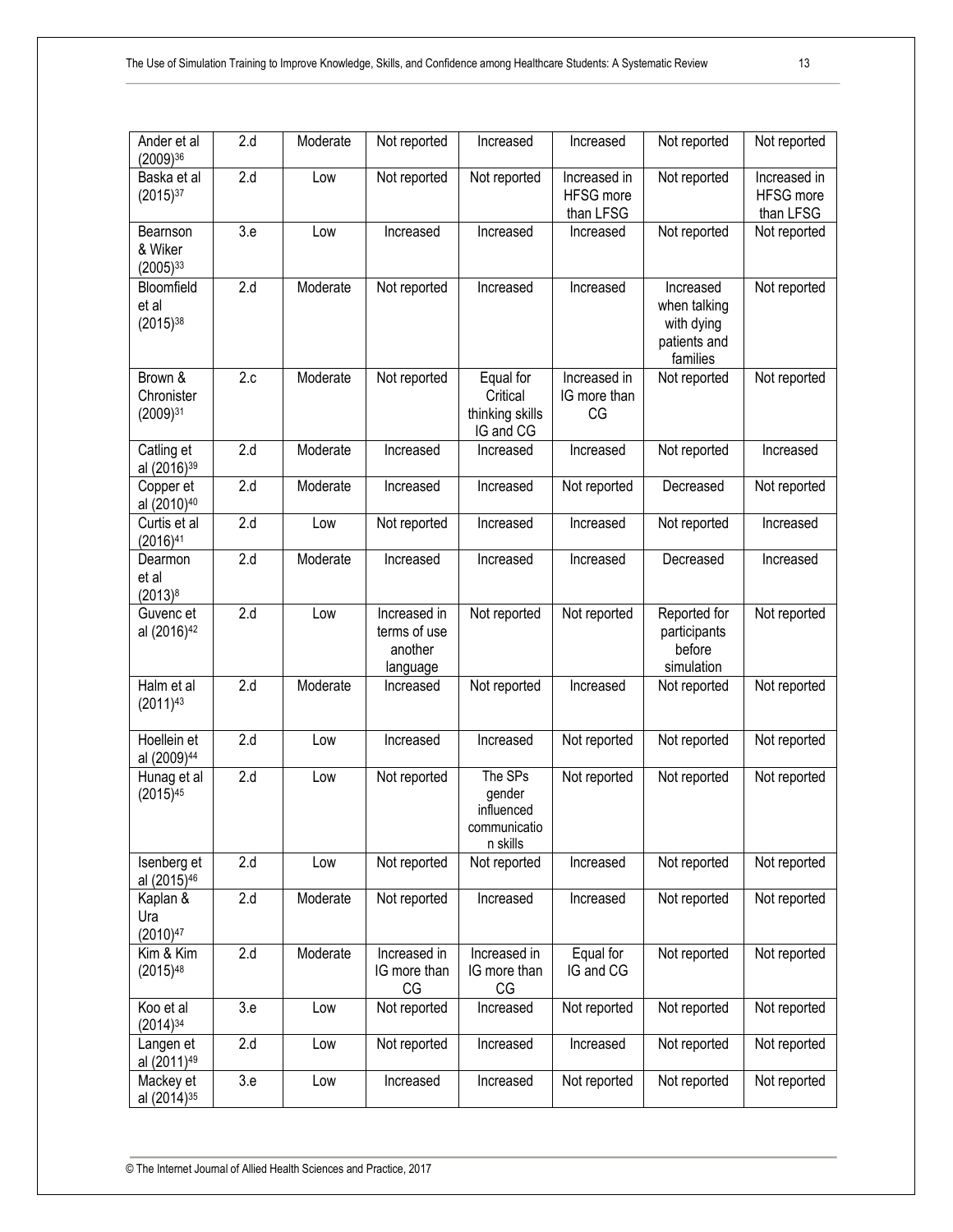| Nimalkar et<br>al (2015) <sup>29</sup> | 1.c              | High     | Increased in<br>HFSG and<br><b>LFSG</b> | Increased in<br><b>HFSG</b> and<br><b>LFSG</b>  | Increased in<br><b>HFSG</b> and<br><b>LFSG</b> | Not reported                           | Not reported                    |
|----------------------------------------|------------------|----------|-----------------------------------------|-------------------------------------------------|------------------------------------------------|----------------------------------------|---------------------------------|
| Ohtake et<br>al (2013) <sup>50</sup>   | 2.d              | Moderate | Not reported                            | Not reported                                    | Increased                                      | Not reported                           | Increased                       |
| Rickles et<br>al (2009) <sup>51</sup>  | 2.d              | Low      | Not reported                            | Increased                                       | Not reported                                   | Not reported                           | Not reported                    |
| Roh et al<br>$(2014)^{52}$             | $\overline{2.d}$ | Moderate | Increased                               | Increased                                       | Increased                                      | Not reported                           | Not reported                    |
| Sarmasogl<br>u et al<br>$(2016)^{53}$  | 2.d              | Moderate | Not reported                            | One skill<br>Increased in<br>IG more than<br>CG | Increased<br>among some<br>IG students         | Decreased<br>among some<br>IG students | Not reported                    |
| Siebeck et<br>al (2011) <sup>54</sup>  | 2.d              | Low      | Increased                               | Not reported                                    | Not reported                                   | Inhibition<br>decreased                | Not reported                    |
| Stayt et al<br>$(2015)^{30}$           | 1.c              | High     | Not reported                            | Increased in<br>IG more than<br>CG              | Increased in<br>IG and CG                      | Not reported                           | IG more<br>satisfied than<br>CG |
| Thomas &<br>Mackey<br>$(2012)^{32}$    | 2.c              | Moderate | Not reported                            | Not reported                                    | Increased in<br>IG more than<br>CG             | Not reported                           | Not reported                    |
| Westberg<br>et al<br>$(2006)^{55}$     | 2.d              | Moderate | Increased                               | Not reported                                    | Not reported                                   | Not reported                           | Not reported                    |
| Zhang et al<br>$(2015)^{56}$           | 2.d              | Moderate | Not reported                            | Increased in<br>IG more than<br>CG              | Not reported                                   | Not reported                           | Not reported                    |

Note. 1=level one; 1.c= randomized control trial; 2= level two; 2.c= quasi-experimental prospectively controlled study; 2.d= pretest post-test or historic/retrospective control group study; 3= level three; 3.e= observational study without a control group; HFSG= high fidelity simulation group; LFSG= low fidelity simulation group; SPs= standardized patients; IG= intervention group; CG= control group; \* Increases where noted were statistically and/or clinically significant.

# **DISCUSSION AND SUMMARY**

The use of simulation has become a routine part of education and training for health professionals in many health education facilities. Evidence supports simulation training for clinical knowledge and skills improvement as an educational methodology. The primary purpose of this study was to review the current best available evidence for the use of simulation in improving clinical skills, knowledge, and self-confidence among healthcare students and to rate the level and quality of research on simulation training.

# **Reviewed studies**

Results and analysis of the 30 studies included in this systematic review demonstrate and support the use of high and/or low fidelity simulation training as an educational methodology evidenced by enhanced scores on students' knowledge, skills, selfconfidence, and satisfaction. Moreover, simulation significantly decreased anxiety and inhibition levels in those studies where they were examined. The reviewed studies showed a great variability in terms of design, intervention, measurement, and simulation type and use. The majority of studies qualified as level 2 and only two studies qualified as level 1.29-30 The findings of the reviewed studies are highlighted by study location, health professions represented, level of evidence, sample size, sample characteristics, type of simulation, study purpose and intervention, and outcome measures and outcomes.

# *Study location*

In this systematic review, the majority of studies were conducted in the United States (16 of 30 studies). 3,8,31-34,36,37,43,44,46,47,49-51,55 This result is similar to the systematic reviews in the literature. Cant and Cooper found that most of the reviewed studies (11 of 12 studies) were conducted in the United States.<sup>57</sup> Another systematic review by Gamble et al revealed that five of 15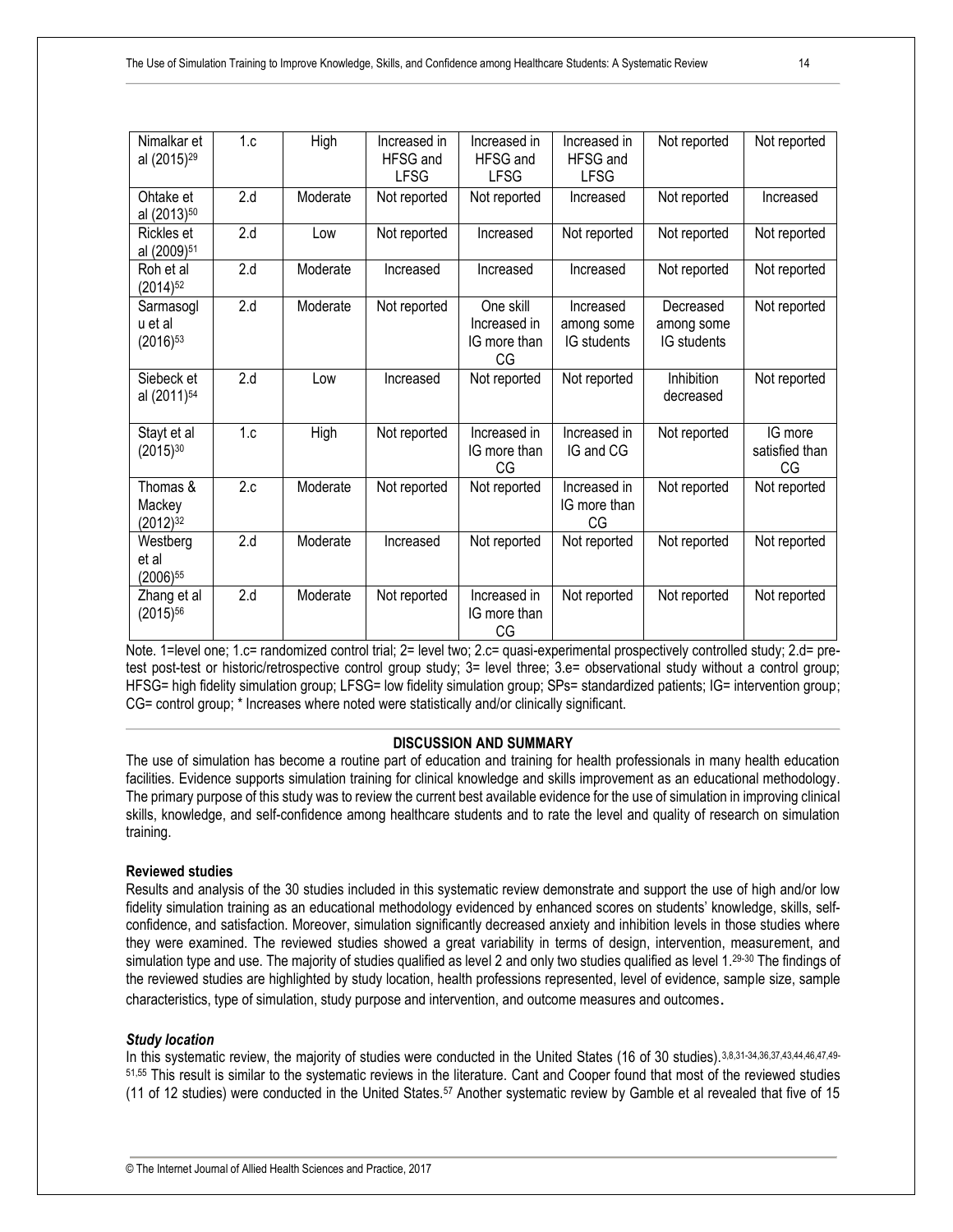reviewed studies were conducted in the United States.<sup>58</sup> The remaining studies in the current review were conducted in Australia, United Kingdom, Turkey, South Korea, Germany, Singapore, Taiwan, India, and China.

#### *Health profession represented*

Most of the reviewed studies (26 studies) were conducted in nursing and medicine, 8,29-48,52-56 and only three studies included IPE/IPP with the use of SPs.34,38,55 The literature shows that internal medicine, family medicine, psychiatry, and other medical specialties use SPs to assess students' clinical knowledge and skills in approximately 50% or more of the clinical rotations. 59 The healthcare simulation literature includes numerous studies from nursing and medicine; however, the use of simulation in other healthcare professions, such as audiology, is scant.

#### *Level of evidence (study design)*

Validity and reliability of study results are two key features upon which decisions regarding the strength and quality of evidence are based. In general, validity is an assessment of the degree to which an evaluation tool measures what it is supposed to measure, whereas reliability refers to the concept that repeated measurement would result in similar findings. While the simulation literature has studies with several levels of evidence and designs, such as RCTs, quasi-experimental, and qualitative designs, the validity of studies included in this systematic review was threatened by several factors, such as choice of study design and psychometric properties of the assessment tools. The majority of the reviewed studies (76%) were designated as level 2.d (posttest or pre/post-test quasi-experimental design), which is the most commonly used design in the healthcare simulation studies. One reason may be the ethical quandary of having a control group with no benefits of the simulation training that could potentially reduce the students' performance and achievement in the related courses.<sup>60</sup>

#### *Sample size*

Sample size can affect the generalizability of outcomes. The sample size varies greatly across studies in the simulation literature. For example, Cant and Cooper reviewed 12 studies of which one study had 23 participants and another study had 798 participants.<sup>57</sup> The range of the number of participants in reviewed nursing and medical studies was 18 to 146 participants.<sup>61</sup> In the present systematic review, the range number of participants was 14 to 509 students. The small number of participating students in some studies may have occurred because of low numbers of students enrolled in the program or assigned for clinical practice simulation, the dropout rate, and/or technical issues with audio/video taping analysis. In one reviewed study, the number of included students was 115 in the initial training, but the completed data sets were available on only 104 students.<sup>36</sup> In another study, 637 nursing students were invited to complete a 16-item 6-point Likert scale questionnaire after the simulation experience, but only 509 students responded.<sup>41</sup> This loss of participants or data can threaten the internal validity and affect the efficacy of simulation research.

#### *Sample characteristics*

The sample characteristics were reported in the majority of reviewed studies, including gender, age and racial groups, and varied clinical experience. It is necessary to pay attention to the differences among student participants as internal validity may be threatened because of such differences. For example, one of the reviewed studies stated that females are more likely to underestimate their performance on technical skills compared to males, and male students tend to overestimate their communication and interpersonal skills.<sup>46</sup> Moreover, students who achieved honors were more likely to overestimate their selfrated scores than students who just passed the course.<sup>46</sup> IPE was identified as an emerging population sample variable.

#### *Types of simulation*

This review focused on two types of simulation: manikins and SPs for the following reasons. Manikins have advanced capabilities and outputs such as physiological changes, so they have greater effects on the learner.<sup>62</sup> Manikins have been successfully used in both learning and assessment of clinical skills.<sup>63</sup> The SPs assessment is one of the most common forms of physical examination and communication skills assessments in medical education.64 Evaluation of students via the use of SPs is more accurate and reliable in comparison to traditional testing formats.65 This review shows that SPs and manikins are the most common simulation types used in medical education. Use and outcomes of these simulation types was varied among studies in this systematic review. Two studies reported that the use of high fidelity simulation increased students' knowledge, skills, selfconfidence, and/or satisfaction compared to low fidelity simulation.29,37 Only six reviewed studies used hybrid simulation (i.e., the use of two or more simulation types at the same simulation experience).3,33,39,46,53,54 The combined use of different types of simulation could lead to better learning outcomes than the use of either alone.<sup>66</sup> Nevertheless, no study in this review examined the effectiveness of using one type of simulation compared to two or more types.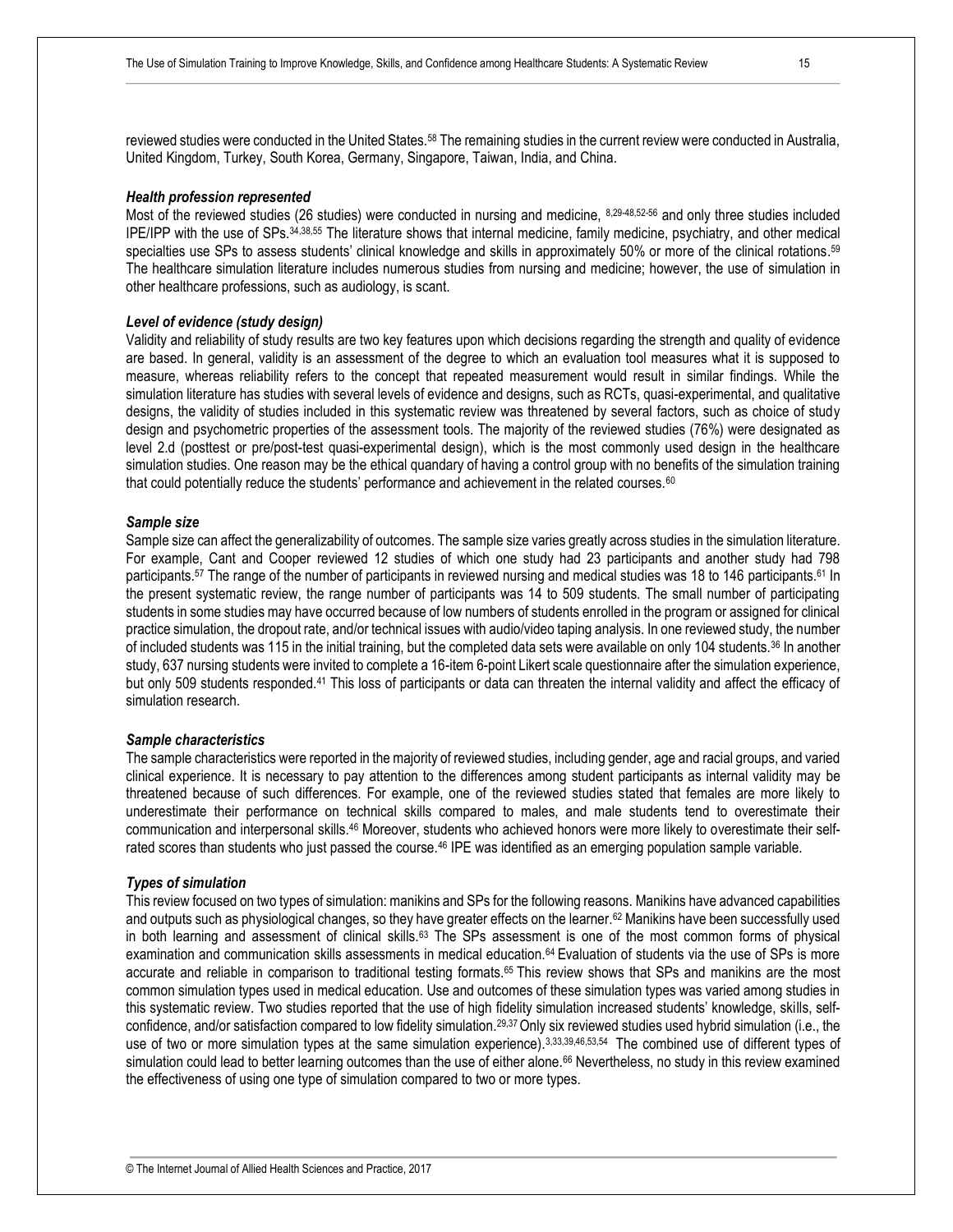#### *Study purpose and intervention characteristics*

The reviewed studies aimed to measure the effect of simulation on professional competencies including knowledge, skills, selfconfidence, anxiety and comfort level, and the cooperation with and between healthcare students. The effect of using high fidelity simulation versus low fidelity simulation and the effect of the integration of simulation in the curriculum were identified as goals of the simulation training in some studies. Pre-simulation orientation to familiarize students with the simulation learning environment was reported. Lectures, online training, workshops, small learning groups, training on manikins, PBL cases, and a learning course were used in the pre-simulation orientation.<sup>34,36,43,44,51</sup> The limited use of debriefing and carry-over effect of learned knowledge and skills was noticed among the reviewed studies. Only nine studies reported the implementation of debriefing or group discussion after the simulation experiences.3,8,34,39,40,43,47,50,55 The majority of these studies did not describe the debriefing session and how the session was conducted. Only two studies assessed the retention of the learned knowledge and skills three months and more than one year after the completion of simulation experience.<sup>29,36</sup> These studies revealed that the retention or carry-over effect of learned skills decreased over time.

#### *Outcome measures and outcomes*

The use of non-validated outcome measures has been reported in the studies included in the current review. This may influence the outcomes and bias the results. Only seven reviewed studies used validated assessment instruments. This is not the only issue, as the validity of self-assessment as a measure of learning is also debatable. For instance, one study showed the selfassessment is valid and reliable in specific skills but not across all skills learned in the simulation training.<sup>46</sup> Instrumentation can also be another threat to internal validity "in which changes in the calibration of a measuring instrument or changes in the observer or scores used may produce changes in the obtained measurements."<sup>67</sup> In one of the reviewed studies, Rickles et al chose to remove 21 sets of the recorded SPs group training from analysis due to audiovisual difficulties.<sup>51</sup> Cant and Copper reported that simulation outcomes using self-reported instruments are less reliable than the other objective simulation outcome assessments, such as examiners evaluation and interview. <sup>57</sup> On the other hand, Gosen and Washbush demonstrated that objective measures are inadequate measures of learning.<sup>68</sup> Therefore, student learning and performance in simulation experiences may not readily be assessed by objective measures. Regarding the outcomes, the healthcare simulation literature includes a great deal of studies that explore the effect of simulation on knowledge, skills, self-confidence, and other technical and non-technical skills. For example, self-assessment skills and behavior can improve with self-assessment practice.<sup>69</sup> Thus, learning is the core outcome of simulation training. However, knowledge acquisition through simulation training alone has not previously been well established.<sup>70</sup> Results of this systematic review revealed statistical and/or clinical improvements in knowledge, skills, self-confidence, and/or satisfaction after the simulation training.

### **IMPLICATIONS**

The reviewed studies consisted of high, mid, and low strength (or quality) of evidence. A quality improvement framework of five best practice components for application in simulation research is proposed, generated from the findings of this review. These practices include 1) study design, 2) debriefing, 3) integration of IPE values, 4) outcome measures, and 5) student satisfaction and information retention.

#### **Study Design**

Reviewed studies included qualitative, quantitative, and/or mixed methods research designs. In general, the validity of simulation studies is often threatened by several factors, one of which is the study design. Campbell and Stanley identified several designs in the educational research that might affect both internal and external validity.<sup>67</sup> Quantitative simulation research includes three common study designs: the posttest design, the one group pretest-posttest design, and the non-equivalent control group pretest/posttest design. The posttest design is the simplest and weakest quasi-experimental design, which is also known as "the one-shot case study." In this design, a single group is observed one time after it has been exposed to the simulation. These studies do not have reference points for comparison (i.e., pretest scores or control group). Therefore, the effect of simulation cannot be evaluated because there is no basis for comparison of professional competency development (e.g., knowledge, skills, and/or confidence level). The other design observed is known as "one-group pretest-posttest design" in which a single group is pretested before the simulation and posttested after the simulation. This design is more commonly found in the simulation literature and shows some improvements over the posttest design. However, a threat to this design can appear if the pretest increased students' ability to perform better on the posttest or if pretest and posttest are not equivalent, particularly when the outcome is measured by an observer (i.e., faculty members or SPs).

The third design is the non-equivalent control group pretest/posttest design. It is also called "nonequivalent control-group design" in which one group is pretested before the simulation training and posttested after, while the other group is pretested, not exposed to the simulation training, and posttested. This design is stronger than the previous designs because it includes a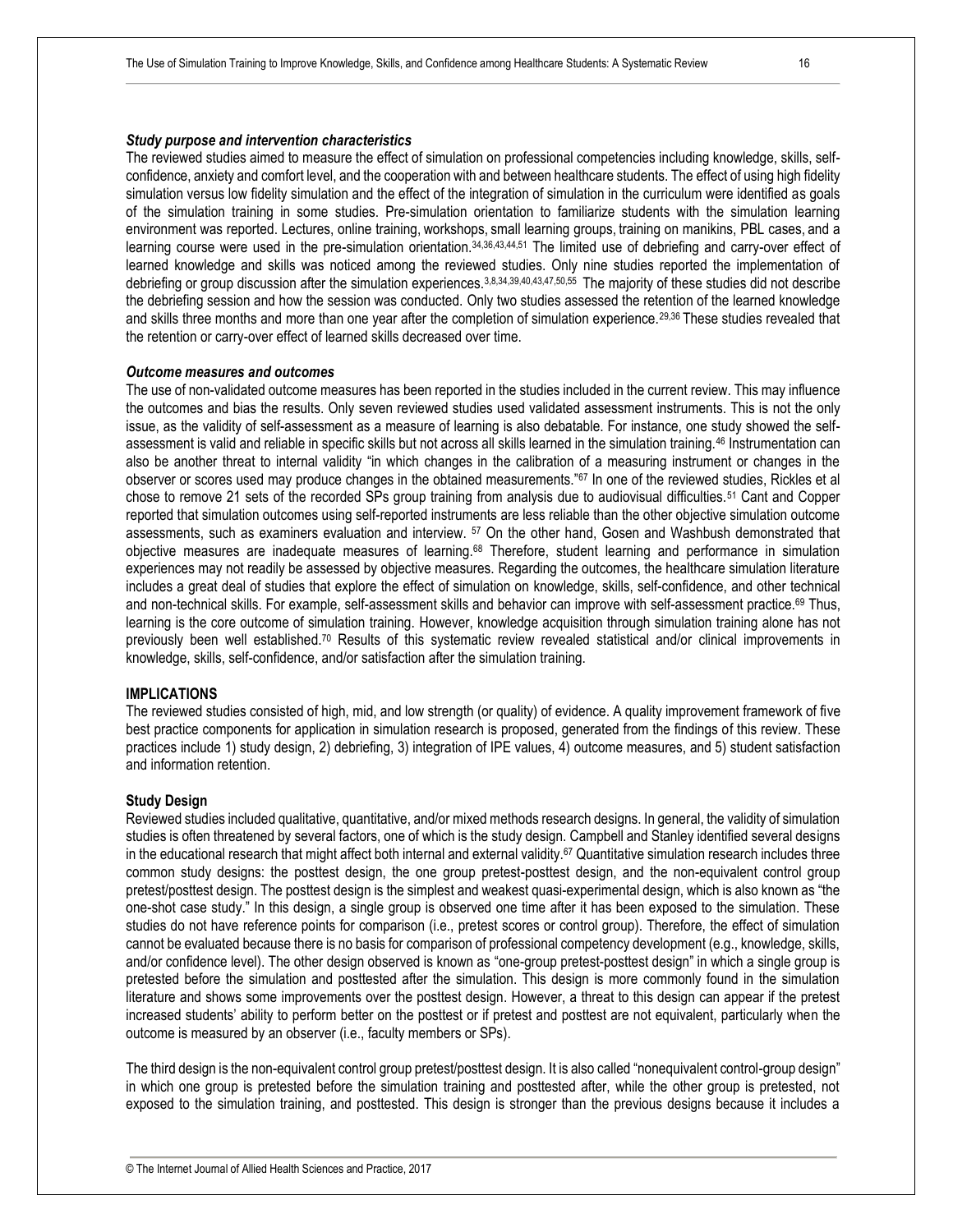control group. One of the threats to the internal validity of this design is the student-selection factor. This means that the selection of students in each group (i.e., the experimental group and control group) has been based on accessibility or convenience rather than on randomization. Therefore, without randomization, unknown confounders and unmeasured differences between groups can bias the results. The stronger and best study design would be to include three groups: an experimental group with (simulation training), an experimental group with (traditional training), and a control group with (no training).<sup>60</sup> This design will provide high levels of evidence; however, it is hard to employ because having a group or two with no benefits of the simulation experience may hinder students from getting the benefits of the simulation training, so students' performances on related academic courses could be affected.<sup>60</sup> Therefore, the most common simulation study design, which is usually pretest, posttest design, does not include a control group. That said, when a simulation study design includes a control group, a traditional training can be provided firstly to this group and followed by simulation training after the completion of simulation event so learners in this group benefit of the simulation experience.<sup>60</sup>

#### **Debriefing**

This practice is universally accepted as an evidence-based process in 1) facilitating a high level of learning, 2) assisting the participants to clearly understand and integrate the simulation experience, and 3) connecting it with previous knowledge and future real practices.43 The role of debriefing in simulation education has been eloquently described by Phrampus and O'Donnell.71 The lack of the debriefing component has been reported in literature.13,72 This systematic review included nine studies that implemented debriefing or group discussion after the simulation experiences. Eight of these studies reported insufficient details about how the debriefing sessions were organized, how the debriefing methods were used, and how time was allocated to these debriefing sessions. Only one study provided sufficient details about debriefing and how it was used in the simulation experience.<sup>3</sup> This study used the Promoting Excellence and Reflective Learning in Simulation (PEARLS) model. This model specifies four distinct phases of the debriefing process: 1) reactions, 2) description, 3) analysis, and 4) summary. This model focuses on identifying positive aspects of the experience (what went well), negative aspects (what could have gone better), and changes if learners were given another opportunity.<sup>73</sup> There are several debriefing models to organize the structure of the debriefing session. Some authors divided the debriefing conversational structures into two types: "three-phase debriefing structure" and "multiphase debriefing structure."74 The "Debriefing with Good Judgment" is an example of the three-phase debriefing structure type. It is an evidence-based framework of observation and reflection to change behaviors in the learning process.<sup>75</sup> The PEARLS debriefing is an example of the multiphase debriefing structure type.<sup>73</sup> Debriefing helps learners to clearly understand and integrate the simulation experience and connect it with previous knowledge. Students who engage in academic discussions with peers may benefit motivationally, academically, and socially.<sup>76</sup> Students are expected to discuss and analyze the experience to enhance their learning.<sup>77</sup> Cognitive theory supports this as evidence-based practice due to research presenting findings about multi-sensory input/output as a strategy for information retention.78 Also, debriefing time is critical. The reviewed studies support previously published literature about the length of time for debriefing. Debriefing time is estimated at 15 minutes for each objective or twice the time of the simulation activity.<sup>79</sup>

# **Interprofessional Education and Practice**

The core goal of IPE is to prepare all health profession students to work together. Therefore, students can experience working with other professions and obtain knowledge and skills about other professions, in addition to their own profession, to enhance their effectiveness as professionals once they enter clinical practice.<sup>80</sup> Consequently, healthcare quality and patient safety is achieved.<sup>80</sup> IPE is more effective if used appropriately with consideration of context, goals, and approach.<sup>81</sup> The Interprofessional Education Collaborative Expert Panel proposed four major interprofessional collaborative practice competencies: 1) values and ethics, 2) roles and responsibilities, 3) interprofessional communication, and 4) teams and teamwork.<sup>80</sup> There are several tools used to assess IPE learners in the educational settings. For example, Thannhauser, Russell-Mayhew, and Scott identified 23 assessment tools.82 The Readiness for Interprofessional Learning Scale (RIPLS) and Interdisciplinary Education Perception Scale (IEPS) were the two primary measures reviewed of the 23 measures because both measures were easily accessible, commonly used, and validated, while limited information existed for the remaining measures.<sup>82</sup> Simulation offers good opportunity for training students from different health professions, and it is associated with improving students' IPP, teamwork and collaboration, and communication skills.<sup>83</sup> To achieve professional competency and patient safety as a result, many practicing healthcare professionals need training to achieve these competencies. The researchers should implement and assess IPE. However, two main barriers to IPE include 1) healthcare professionals are not well trained in interprofessional environments, and 2) there is a lack of sufficient connection with other healthcare providers to build collaboration among healthcare teams. 80,84

#### **Outcome Measures**

Knowledge and skills learned in simulation are usually connected to the cognitive domain levels of Bloom's taxonomy and Kolb's experiential learning cycle.78 These learned knowledge and skills acquired in the simulation training are built on prior knowledge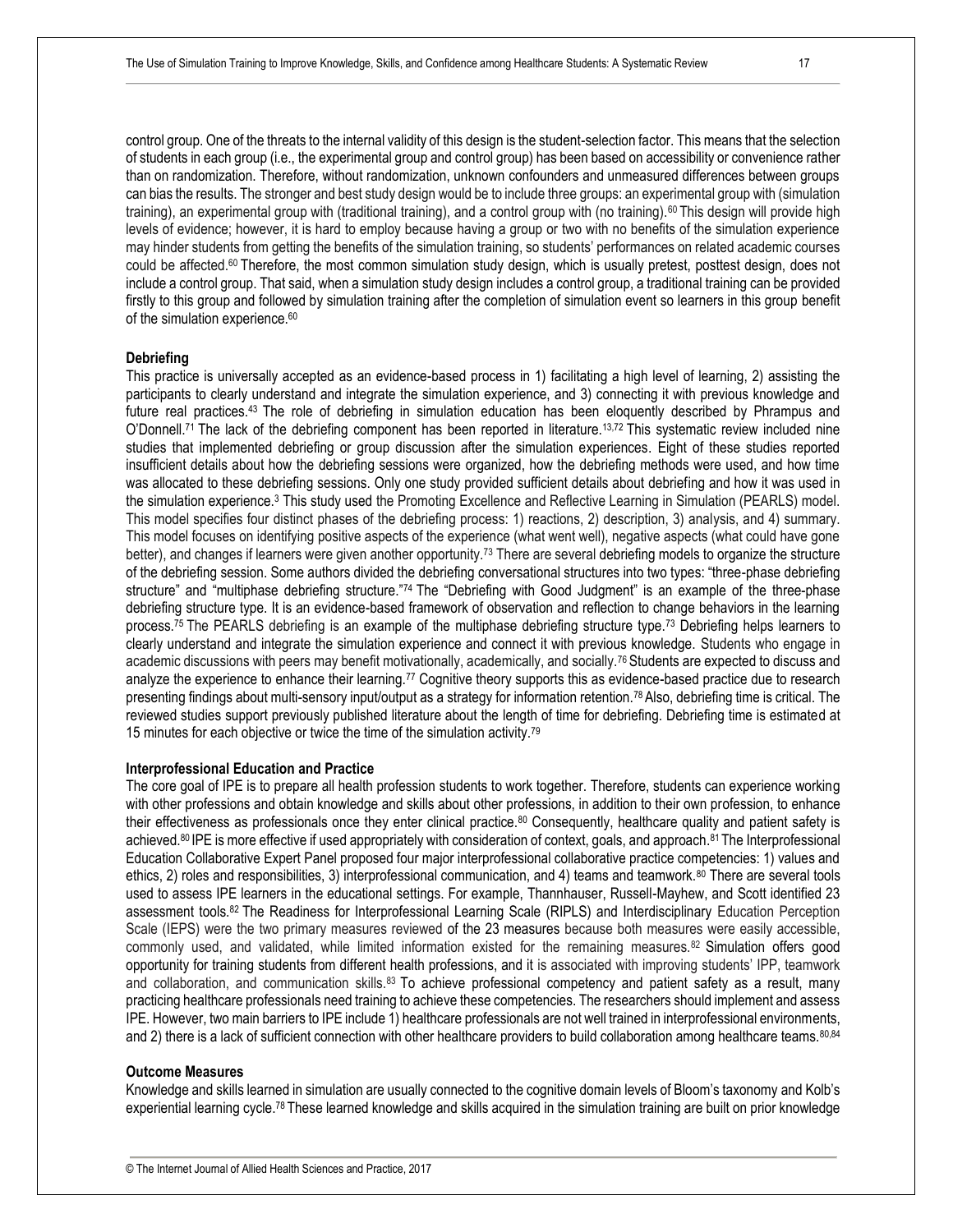and skills.<sup>78</sup> Therefore, the use of an appropriate scale to measure the impact of a simulation exercise on learning is important. Silvia suggested that the use of self-rating surveys to obtain the impact of the simulation on students' learning is the most appropriate approach.<sup>85</sup> Rating scales allow participants to rate their attitudes and perceptions.<sup>86</sup> Issenberg et al warned that using pretest and immediate posttest is ineffective to investigate the retention (or carry-over) effect.<sup>87</sup> Therefore, researchers should use valid and proper scales consistent with their learning objectives.

#### **Satisfaction and Retention after Simulation**

The level of satisfaction among participants in simulation is critical in terms of repeating the training sessions. Participants' satisfaction may have correlations with performance and may help to build self-confidence, which in turn helps students develop skills and acquire knowledge.<sup>88</sup> Repetitive practice is one of the key features of simulation that best facilitates learning, and the level of satisfaction is also related to repeating the simulation training. 89-91 The researchers should use valid and reliable instrument to measure satisfaction after the simulation experience, such as the Satisfaction with Simulation Experience (SSE).<sup>70</sup> Besides the repetitive nature of simulation training, it is important to understand how long learning is sustained after the simulation experience. Little is known about the impact of the simulated learning over the long term. The test of retention is important to make sure that the learned knowledge and skills are generalized and continued after the simulation training.<sup>91</sup> Therefore, the researchers should test the retention of learned knowledge and skills within 3 to 12 months after the simulation experience according to the type of the learned knowledge and skills in the simulation activity.

# **LIMITATIONS**

Efforts were made to minimize study limitations, though some were unavoidable. Potentially useful databases for this project, such as EMBASE, were not searched as a result of a lack of access, so only four databases were searched for eligible studies. However, additional sources were searched to identify any papers that were missed by the original search strategy. Furthermore, reviewed studies were limited to those available electronically and to those published in English. The inclusion criteria were open to all JBI levels of evidence to include many studies for review. This may have been an advantage of the review; however, a great deal of the reviewed studies had weak designs. The other limitation was that the inclusion criteria for this study were restricted to student populations and it is possible that some studies were excluded because of the target population.

# **FUTURE RESEARCH**

There is need for a quality improvement framework on how to design and implement simulation training in health education utilizing strong study designs. Further research is warranted to establish guidelines for designing and writing simulation studies. Students may benefit from serving as SPs; however, caution should be taken when recruiting students as SPs to train and evaluate their peers. There is ample evidence to support the use of reflection as a tool to support student learning and the development of critical thinking skills.<sup>92</sup> The use of structured debriefing sessions should be included in all simulated training and learning experiences. The use of validated outcome measures, when appropriate, is important to avoid any potential bias. Simulation is a valuable teaching and learning methodology to accomplish IPE objectives and to prepare all healthcare students to work together in safe IPP environments, suggesting the need for additional IPE/IPP simulation research.

#### **References**

- 1. Jones K. Who's who, who sits where. *Simul Gaming*. 1998;29(3):328-30. doi:10.1177/1046878198293009.
- 2. Gaba DM. The future vision of simulation in health care. *Qual Saf Health Care*. 2004;13(suppl\_1):i2-i10. doi:10.1136/qhc.13.suppl\_1.i2. [PMID: 15465951]
- 3. Alanazi AA, Nicholson N, Atcherson SR, et al. Use of baby Isao simulator and standardized parents in hearing screening and parent counseling education. *Am J Audiol*. 2016;25(3):211-23. doi:10.1044/2016\_aja-16-0029. [PMID: 27653494]
- 4. Bell BS, Kozlowski SWJ. Advances in technology-based training. In: Werner S. *Managing Human Resources in North America: Current Issues and Perspectives*. London: Routledge; March 8, 2007.
- 5. Jeffries PR, McNelis AM, Wheeler CA. Simulation as a vehicle for enhancing collaborative practice models. *Crit Care Nurs Clin North Am.* 2008;20(4):471-80. doi:10.1016/j.ccell.2008.08.005. [PMID: 19007713]
- 6. Morgan PJ, Cleave-Hogg D, McIlroy J, Devitt JH. Simulation technology: A comparison of experiential and visual learning for undergraduate medical students. *Anesthesiol*. 2002;96(1):10-6. doi:10.1097/00000542-200201000-00008. [PMID: 11752995]
- 7. Riley RH, Grauze AM, Chinnery C, Horely RA, Trewhella NH. Three years of CASMS: the world's busiest medical simulation center. *Med J Aust*. 2003;179:626-30. [PMID: 14636135]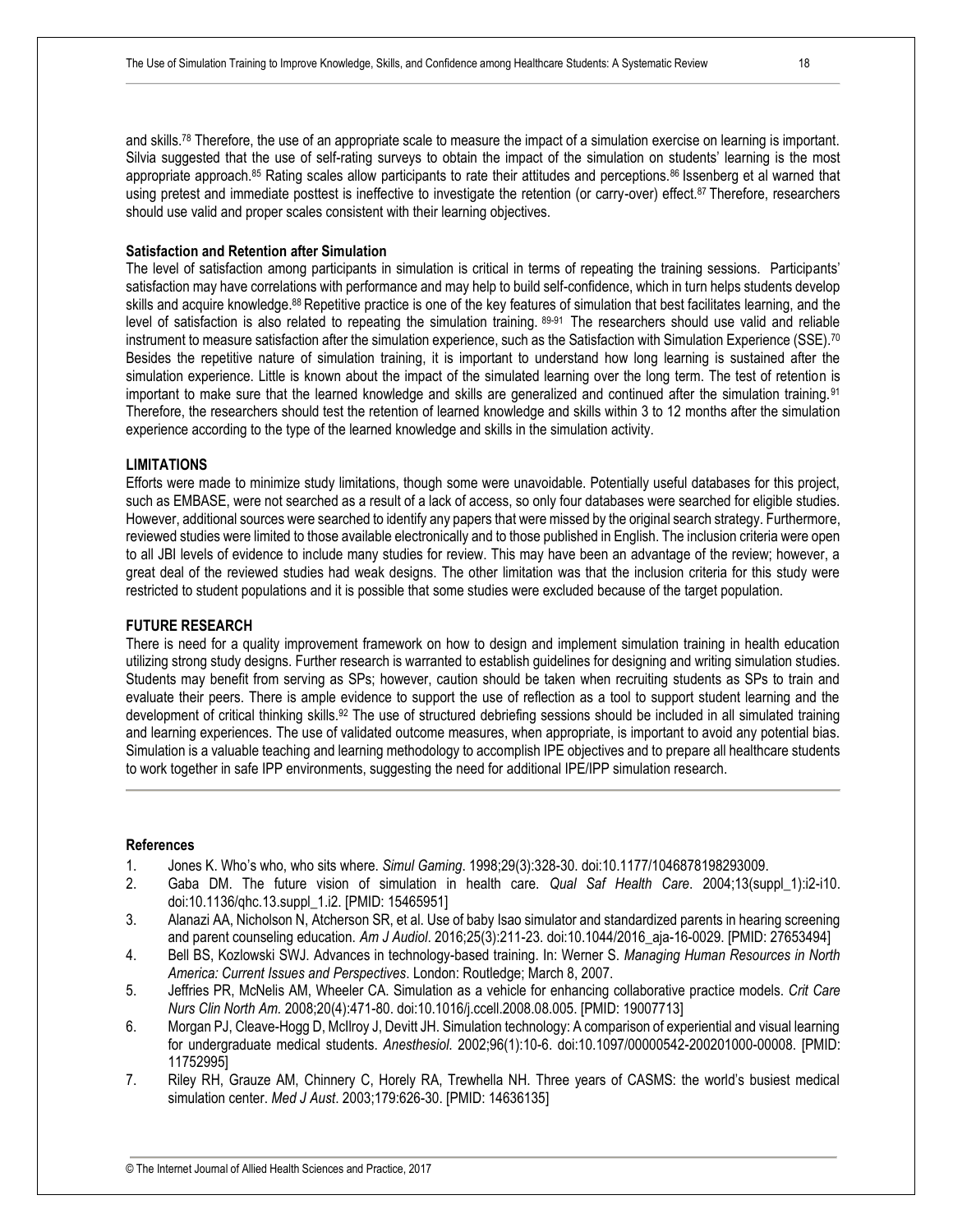- 8. Dearmon V, Graves RJ, Hayden S, et al. Effectiveness of simulation-based orientation of baccalaureate nursing students preparing for their first clinical experience. *J Nurs Educ*. 2012;52(1):29-38. doi:10.3928/01484834-20121212-02. [PMID: 23230885]
- 9. Sasson VA, Blatt B, Kallenberg G, Delaney M, White FS. "Teach 1, do 1 … better." *Acad Med*. 1999;74(8):932-7. doi:10.1097/00001888-199908000-00020.
- 10. Yule S, Flin R, Paterson-Brown S, Maran N. Non-technical skills for surgeons in the operating room: A review of the literature. *Surg*. 2006;139(2):140-9. doi:10.1016/j.surg.2005.06.017. [PMID: 16455321]
- 11. Issenberg SB, Scalese RJ. Simulation in health care education. *Perspect Bio Med*. 2007;51(1):31-46. doi:10.1353/pbm.2008.0004. [PMID: 18192764]
- 12. Wu R, Shea C. Using simulations to prepare occupational therapy students for ICU practice. *Educ Spec Inter Sec Quart*. 2009;19(4):1-4.
- 13. Neill MA, Wotton K. High-fidelity simulation debriefing in nursing education: A literature review. *Clin Simul Nurs*. 2011;7(5):e161-8. doi:10.1016/j.ecns.2011.02.001.
- 14. Harder BN. Use of simulation in teaching and learning in health sciences: A systematic review. *J Nurs Educ*. 2010;49(1):23-8. doi:10.3928/01484834-20090828-08. [PMID: 19731886]
- 15. Bingham AL, Sen S, Finn LA, Cawley MJ. Retention of advanced cardiac life support knowledge and skills following highfidelity mannequin simulation training. *Am J Pharm Educ*. 2015;79(1):12. doi:10.5688/ajpe79112. [PMID: 25741028]
- 16. Irvine S, Martin J. Bridging the gap: From simulation to clinical practice. *Clin Teach*. 2014;11(2):94-8. doi:10.1111/tct.12060. [PMID: 24629244]
- 17. Subramanian A, Timberlake M, Mittakanti H, Lara M, Brandt ML. Novel educational approach for medical students: Improved retention rates using interactive medical software compared with traditional lecture-based format. *J Surg Educ*. 2012;69(2):253-6. doi:10.1016/j.jsurg.2011.12.007. [PMID: 22677580]
- 18. Jenson CE, Forsyth DM. Virtual reality simulation: Using three-dimensional technology to teach nursing students. *CIN: Comput Inform Nurs*. 2012;30(6):312-8. doi:10.1097/nxn.0b013e31824af6ae. [PMID: 22411409]
- 19. Williams S, Schreiber LR. Beyond the big screen: Avatars prepare graduate students for real-world practice. *Perspect School-Based Iss*. 2010;11(2):50-5. doi:10.1044/sbi11.2.50.
- 20. Hill AE, Davidson BJ, Theodoros DG. Speech-language pathology students' perceptions of a standardized patient clinic. *J Allied Health*. 2013;42:84-91. [PMID: 23752235]
- 21. Karakuş A, Duran L, Yavuz Y, Altintop L, Çalişkan F. Computer-based simulation training in emergency medicine designed in the light of malpractice cases. *BMC Med Educ*. 2014;14(1):155-8. doi:10.1186/1472-6920-14-155. [PMID: 25064122]
- 22. Lapkin S, Levett-Jones T. A cost-utility analysis of medium vs. high-fidelity human patient simulation manikins in nursing education. *J Clin Nurs*. 2011;20(23-24):3543-52. doi:10.1111/j.1365-2702.2011.03843.x. [PMID: 21917033]
- 23. Blake K, Gusella J, Greaven S, Wakefield S. The risks and benefits of being a young female adolescent standardised patient. *Med Educ*. 2006;40(1):26-35. doi:10.1111/j.1365-2929.2005.02343.x. [PMID: 16441320]
- 24. Howley LD, Gliva-McConvey G, Thornton J. Standardized patient practices: Initial report on the survey of US and Canadian medical schools. *Med Educ Online*. 2009;14:7-13. doi:10.3402/meo.v14i.4513. [PMID: 20165521]
- 25. Ziv A, Wolpe PR, Small SD, Glick S. Simulation-based medical education: An ethical imperative. *Acad Med*. 2003;78(8):783-8. doi:10.1097/00001888-200308000-00006. [PMID: 19088599]
- 26. Rall M, Manser T, Howard SK. Key elements of debriefing for simulator training. *Eur J Anaesthesiol*. 2000;17(8):516-7. doi:10.1097/00003643-200008000-00011.
- 27. Moher D. Liberati A, Tetzlaff J, Altman DG; PRISMA Group. Preferred reporting items for systematic reviews and Meta-Analyses: The PRISMA statement. *Inter J Surg*. 2010;8(5):336-41. doi: 10.1016/j.ijsu.2010.02.007. [PMID: 20171303]
- 28. Joanna Briggs Institute. The JBI approach, 2014 http://joannabriggs.org/assets/docs/approach/Levels-of-Evidence-SupportingDocuments.pdf Accessed November 22, 2016.
- 29. Nimbalkar A, Patel D, Kungwani A, Phatak A, Vasa R, Nimbalkar S. Randomized control trial of high fidelity vs low fidelity simulation for training undergraduate students in neonatal resuscitation. *BMC Res Notes*. 2015;8(1):636. doi:10.1186/s13104-015-1623-9. [PMID: 26526494]
- 30. Stayt LC, Merriman C, Ricketts B, Morton S, Simpson T. Recognizing and managing a deteriorating patient: A randomized controlled trial investigating the effectiveness of clinical simulation in improving clinical performance in undergraduate nursing students. *J Adv Nurs*. 2015;71(11):2563-74. doi:10.1111/jan.12722. [PMID: 26147977]
- 31. Brown D, Chronister C. The effect of simulation learning on critical thinking and self-confidence when incorporated into an electrocardiogram nursing course. *Clin Simul Nurs*. 2009;5(1):e45-52. doi:10.1016/j.ecns.2008.11.001.
- 32. Thomas C, Mackey E. Influence of a clinical simulation elective on baccalaureate nursing student clinical confidence. *J Nurs Educ*. 2012;51(4):236-9. doi:10.3928/01484834-20120224-03. [PMID: 22356359]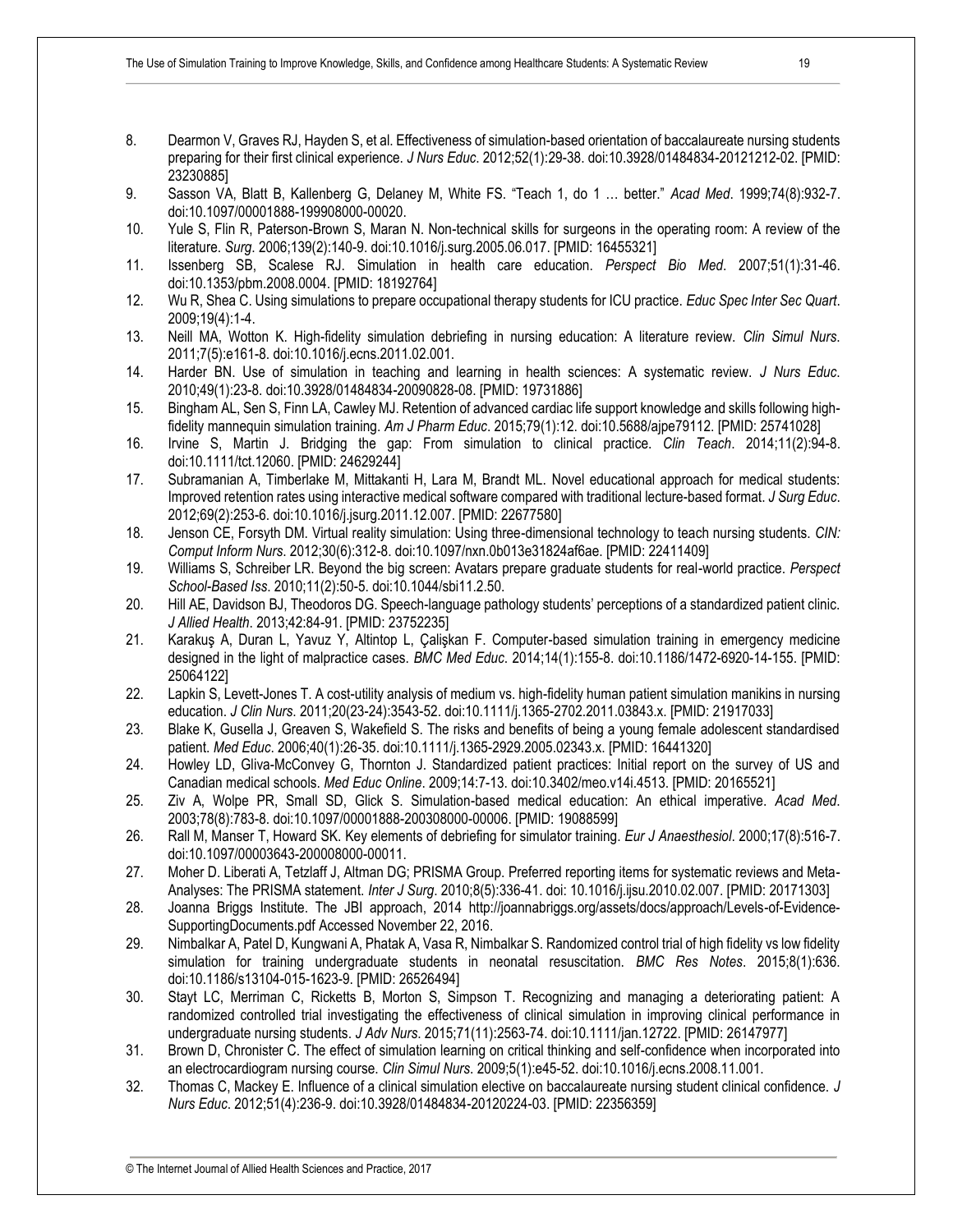- 33. Bearnson CS, Wiker KM. Human patient simulators: a new face in baccalaureate nursing education at Brigham Young University. *J Nurs Educ*. 2005;44(9):421-5. [PMID: 16220650]
- 34. Koo L, Layson-Wolf C, Brandt N, et al. Qualitative evaluation of a standardized patient clinical simulation for nurse practitioner and pharmacy students. *Nurs Educ Pract*. 2014;14(6):740-6. doi:10.1016/j.nepr.2014.10.005. [PMID: 25458230]
- 35. Mackey S, Tan KK, Ignacio J, Palham S, Dawood RBM, Liaw SY. The learning experiences of senior student nurses who take on the role of standardised patient: A focus group study. *Nurs Educ Pract*. 2014;14(6):692-7. doi:10.1016/j.nepr.2014.10.003. [PMID: 25458232]
- 36. Ander DS, Heilpern K, Goertz F, Click L, Kahn S. Effectiveness of a simulation-based medical student course on managing life-threatening medical conditions. *Simul Healthc*. 2009;4(4):207-11. doi:10.1097/sih.0b013e3181a9dd84. [PMID: 21330793]
- 37. Basak T, Unver V, Moss J, Watts P, Gaioso V. Beginning and advanced students' perceptions of the use of low- and high-fidelity mannequins in nursing simulation. *Nurse Educ Today*. 2016;36:37-43. doi:10.1016/j.nedt.2015.07.020. [PMID: 26282193]
- 38. Bloomfield JG, O'Neill B, Gillett K. Enhancing student communication during end-of-life care: A pilot study. *Palliat Support Care*. 2015;13(6):1651-61. doi:10.1017/s147895151500022x. [PMID: 25881628]
- 39. Catling C, Hogan R, Fox D, Cummins A, Kelly M, Sheehan A. Simulation workshops with first year midwifery students. *Nurs Educ Pract*. 2016;17:109-15. doi:10.1016/j.nepr.2015.12.003. [PMID: 26777872]
- 40. Cooper S, Kinsman L, Buykx P, McConnell-Henry T, Endacott R, Scholes J. Managing the deteriorating patient in a simulated environment: Nursing students' knowledge, skill and situation awareness. *J Clin Nurs*. 2010;19(15-16):2309- 18. doi:10.1111/j.1365-2702.2009.03164.x. [PMID: 20659205]
- 41. Curtis E, Ryan C, Roy S, et al. Incorporating peer-to-peer facilitation with a mid-level fidelity student led simulation experience for undergraduate nurses. *Nurs Educ Pract*. 2016;20:80-4. doi:10.1016/j.nepr.2016.07.003. [PMID: 27509080]
- 42. Guvenc G, Unver V, Basak T, et al. Turkish senior nursing students' communication experience with English-Speaking patients. *Nurs Educ*. 2016;55(2):73-81. doi:10.3928/01484834-20160114-03. [PMID: 26814816]
- 43. Halm BM, Lee MT, Franke AA. Improving toxicology knowledge in preclinical medical students using high-fidelity patient simulators. *Hawai'i Med J*. 2011;70:112-5. [PMID: 22162607]
- 44. Hoellein AR, Griffith CH, Lineberry MJ, Wilson JF, Haist SA. A complementary and alternative medicine workshop using standardized patients improves knowledge and clinical skills of medical students. *Altern Therapies*. 2009;15(6):30-4. [PMID: 19943574]
- 45. Huang C-C, Yang Y-Y, Lin S-J, Chen J-W. The influence of gender on the communication skills assessment of medical students. *Eur J Intern Med*. 2015;26(9):670-4. doi:10.1016/j.ejim.2015.06.017. [PMID: 26160772]
- 46. Isenberg GA, Roy V, Veloski J, Berg K, Yeo CJ. Evaluation of the validity of medical students' self-assessments of proficiency in clinical simulations. *J Surg Res.* 2015;193(2):554-9. doi:10.1016/j.jss.2014.09.036. [PMID: 25450601]
- 47. Kaplan B, Ura D. Use of multiple patient simulators to enhance prioritizing and delegating skills for senior nursing students. *J Nurs Educ*. 2010;49(7):371-7. doi:10.3928/01484834-20100331-07. [PMID: 20411859]
- 48. Kim JY, Kim EJ. Effects of simulation on nursing students' knowledge, clinical reasoning, and self-confidence: A quasiexperimental study. *Korean J Adult Nurs*. 2015;27(5):604-11. doi:10.7475/kjan.2015.27.5.604.
- 49. Langen WH, Hanson D, Fien R, Parkhurst D. The evaluation of physician assistant students' history-taking abilities using actors as standardized patients. *J Physician Assist Educ*. 2011;22(4):34-7. doi:10.1097/01367895-201122040-00005. [PMID: 22308931]
- 50. Ohtake PJ, Lazarus M, Schillo R, Rosen M. Simulation experience enhances physical therapist student confidence in managing a patient in the critical care environment. *Phys Ther*. 2013;93(2):216-28. doi:10.2522/ptj.20110463. [PMID: 23329555]
- 51. Rickles NM, Tieu P, Myers L, Galal S, Chung V. The impact of a standardized patient program on student learning of communication skills. *Am J Pharm Educ*. 2009;73(1):4. doi:10.5688/aj730104. [PMID: 19513141]
- 52. Roha YS, Lim EJ, Issenberg B. S. Effects of an integrated simulation-based resuscitation skills training with clinical practicum on mastery learning and self-efficacy in nursing students. *Collegian*. 2016;23(1):53-9. doi:10.1016/j.colegn.2014.10.002. [PMID: 27188040]
- 53. Sarmasoglu S, Dinç L, Elçin M. Using standardized patients in nursing education: effects on students' psychomotor skill development. *Nurse Educ* 2016;41(2):E1-5. doi:10.1097/nne.0000000000000188. [PMID: 26102639]
- 54. Siebeck M, Schwald B, Frey C, Röding S, Stegmann K, Fischer F. Teaching the rectal examination with simulations: Effects on knowledge acquisition and inhibition. *Med Educ*. 2011;45(10):1025-31. doi:10.1111/j.1365- 2923.2011.04005.x. [PMID: 21916941]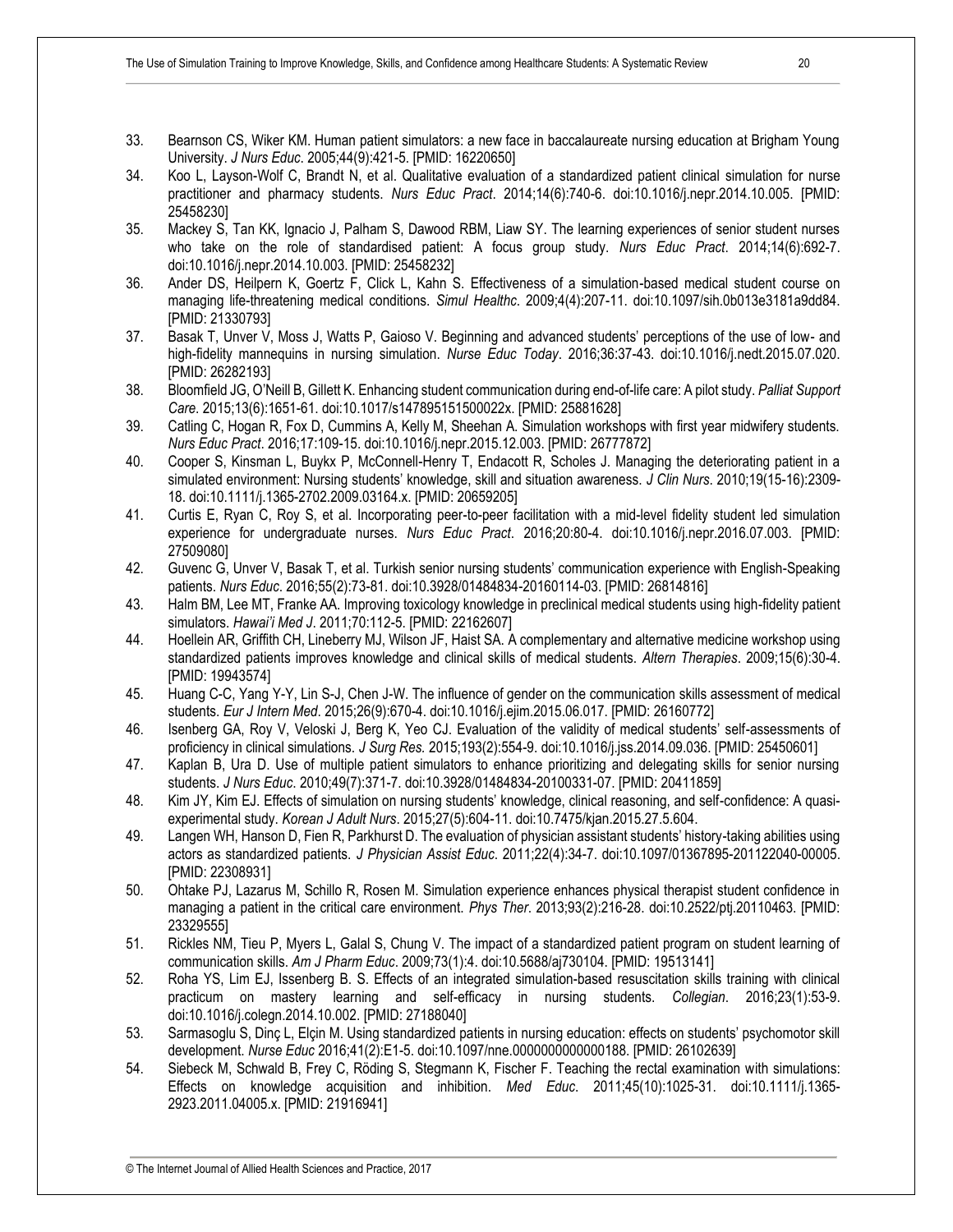- 55. Westberg SM, Adams J, Thiede K, Stratton TP, Bumgardner MA. An interprofessional activity using standardized patients. *Am J Pharm Educ*. 2006;70(2):34. doi:10.5688/aj700234. [PMID: 17149414]
- 56. Zhang M, Cheng X, Xu A, Luo L, Yang X. Clinical simulation training improves the clinical performance of Chinese medical students. *Med Educ Online*. 2015;20:1-7. doi:10.3402/meo.v20.28796. [PMID: 26478142]
- 57. Cant RP, Cooper SJ. Use of simulation-based learning in undergraduate nurse education: An umbrella systematic review. *Nurse Educ Today*. November 2016. doi:10.1016/j.nedt.2016.11.015. [PMID: 27902949]
- 58. Gamble A, Bearman M, Nestel D. A systematic review: Children & adolescents as simulated patients in health professional education. *Adv Simul*. 2016;1(1). doi:10.1186/s41077-015-0003-9.
- 59. Howley LD. Standardized patients. In: Levine AI, DeMaria S, Schwartz AD, Sim AJ. *The Comprehensive Textbook of Healthcare Simulation*. New York: Springer; 2013.
- 60. Dzulkarnain AAA, Wan Mhd Pandi WM, Rahmat S, Zakaria N'a. Simulated learning environment (SLE) in audiology education: A systematic review. *Inter J Audiol*. 2015;54(12):881-8. doi:10.3109/14992027.2015.1055840. [PMID: 26197885]
- 61. Yuan HB, Williams BA, Fang JB, Ye QH. A systematic review of selected evidence on improving knowledge and skills through high-fidelity simulation. *Nurse Educa Today*. 2012;32(3):294-8. doi:10.1016/j.nedt.2011.07.010. [PMID: 21862186]
- 62. Epps C, White ML, Tofil N. Mannequin based simulators. In: Levine AI, DeMaria S, Schwartz AD, Sim AJ. *The Comprehensive Textbook of Healthcare Simulation*. New York: Springer; 2013:209-32.
- 63. Blackstock FC, Jull GA. High-fidelity patient simulation in physiotherapy education. *Aust J Physiother* 2007;53(1):3-5. doi:10.1016/s0004-9514(07)70056-9. [PMID: 17326733]
- 64. Epstein RM, Hundert EM. Defining and assessing professional competence. *JAMA*. 2002;287(2):226. doi:10.1001/jama.287.2.226. [PMID: 11779266]
- 65. Johnson G, Reynard K. Assessment of an objective structured clinical examination (OSCE) for undergraduate students in accident and emergency medicine. *Emerg Med J*. 1994;11(4):223-6. doi:10.1136/emj.11.4.223. [PMID: 7894806]
- 66. Kneebone RL, Nestel D, Moorthy K, et al. Learning the skills of flexible sigmoidoscopy the wider perspective. *Med Educ*. 2003;37(s1):50-8. doi:10.1046/j.1365-2923.37.s1.2.x. [PMID: 14641639]
- 67. Campbell DT, Stanley JC. *Experimental and Quasi-experimental Designs for Research*, 15e. Chicago, IL: Rand McNally College Publishing Company; April 1, 1967.
- 68. Gosen J, Washbush J. A review of scholarship on assessing experiential learning effectiveness. *Simul Gaming*. 2004;35(2):270-93. doi:10.1177/1046878104263544.
- 69. Kostons D, van Gog T, Paas F. Training self-assessment and task-selection skills: A cognitive approach to improving self-regulated learning. *Learn Instruct*. 2012;22(2):121-32. doi:10.1016/j.learninstruc.2011.08.004.
- 70. Levett-Jones T, Lapkin S. A systematic review of the effectiveness of simulation debriefing in health professional education. *Nurse Educ Today*. 2014;34(6):e58-63. doi:10.1016/j.nedt.2013.09.020. [PMID: 24169444]
- 71. Phrampus PE, O'Donnell JM. Debriefing using a structured and supported approach. In: Levine AI, DeMaria S, Schwartz AD, Sim AJ. *The Comprehensive Textbook of Healthcare Simulation.* New York, NY: Springer; 2013.
- 72. Sims R. Debriefing experiential learning exercises in ethics education. *Teach Bus Ethics*. 2001;6:179-97.
- 73. Eppich W, Cheng A. Promoting excellence and reflective learning in simulation (PEARLS). *Simul Healthc*. 2015;10(2):106-15. doi:10.1097/sih.0000000000000072. [PMID: 25710312]
- 74. Sawyer T, Eppich W, Brett-Fleegler M, Grant V, Cheng A. More than one way to debrief: A critical review of healthcare simulation debriefing methods. *Simul Healthc*. 2016;11(3):209-17. doi:10.1097/sih.0000000000000148. [PMID: 27254527]
- 75. Rudolph JW, Simon R, Dufresne RL, Raemer DB. There's no such thing as "nonjudgmental" debriefing: A theory and method for debriefing with good judgment. *Simul Healthc*. 2006;1(1):49-55. doi:10.1097/01266021-200600110-00006. [PMID: 19088574]
- 76. Astin AW. Student involvement: A developmental theory for higher education. *J Coll Student Dev*. 2006;40:518-29.
- 77. Fanning RM, Gaba DM. The role of debriefing in simulation-based learning. *Simul Healthc*. 2007;2(2):115–25. doi:10.1097/sih.0b013e3180315539. [PMID: 19088616]
- 78. Pasquale SJ. Education and learning theory. In: Levine AI, DeMaria S, Schwartz AD, Sim AJ. *The Comprehensive Textbook of Healthcare Simulation*. New York: Springer; 2013:51-5.
- 79. Palaganas JC, Fey M, Simon R. Structured debriefing in simulation-based education. *AACN Adv Crit Care*. 2016;27(1):78-85. doi:10.4037/aacnacc2016328. [PMID: 26909457]
- 80. Interprofessional Education Collaborative Expert Panel. *Report of an Expert Panel Core Competencies for Interprofessional Collaborative Practice*, 2011 http://www.aacn.nche.edu/education-resources/ipecreport.pdf. Accessed October 15, 2016.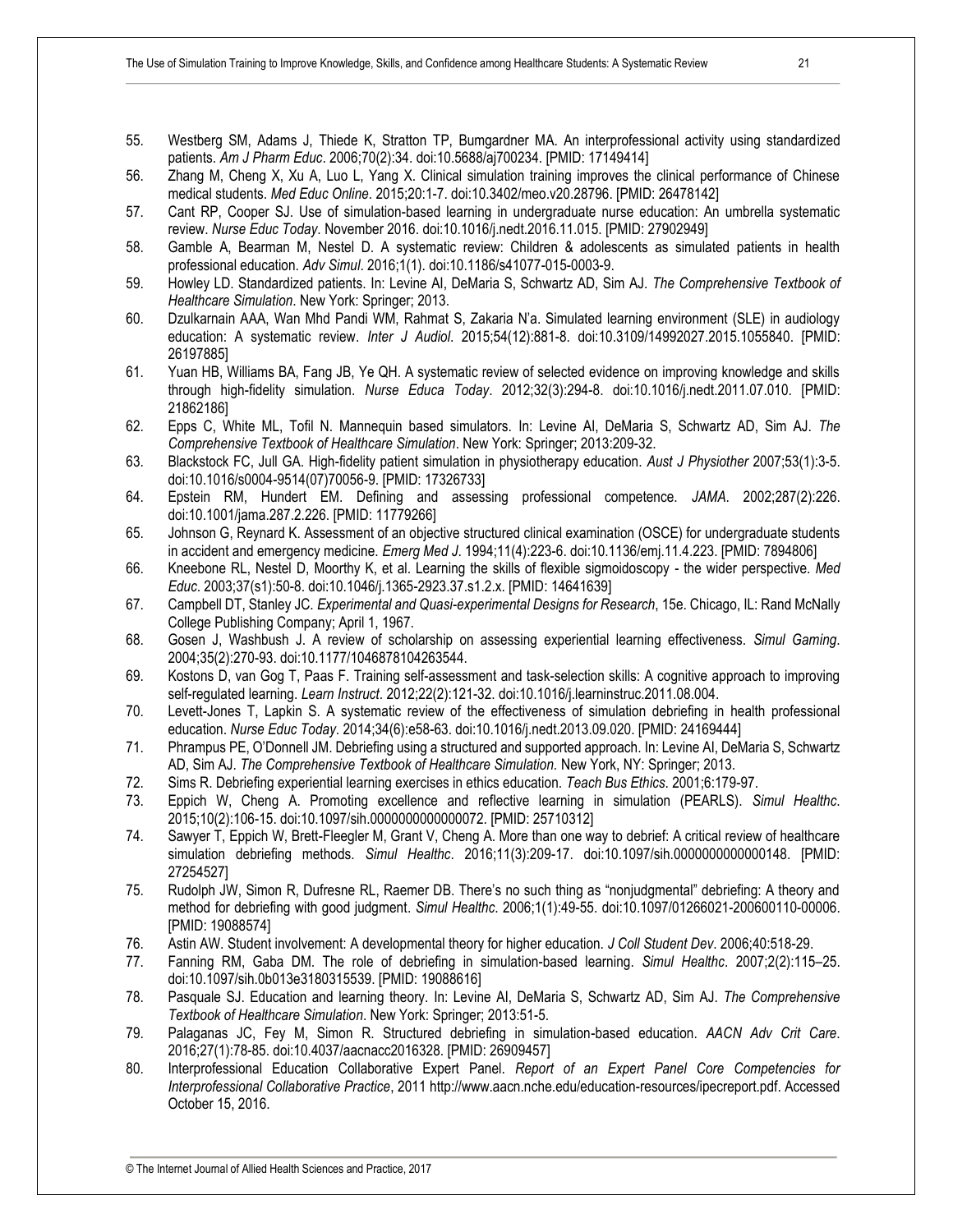- 81. Harden RM. AMEE guide no. 12: Multiprofessional education: Part 1 effective multiprofessional education: A threedimensional perspective. *Med Teach*. 1998;20(5):402-08. doi:10.1080/01421599880472.
- 82. Thannhauser J, Russell-Mayhew S, Scott C. Measures of interprofessional education and collaboration. *J Interprof Care*. 2010;24(4):336-49. doi:10.3109/13561820903442903. [PMID: 20540613]
- 83. Robins L, Brock DM, Gallagher T, et al. Piloting team simulations to assess interprofessional skills. *J Interprof Care*. 2008;22(3):325-8. doi:10.1080/13561820801886438. [PMID: 18569419]
- 84. Sargeant J. Theories to aid understanding and implementation of interprofessional education. *J Contin Educ Health Prof*. 2009;29(3):178-84. doi:10.1002/chp.20033. [PMID: 19728383]
- 85. Silvia C. The impact of simulations on higher-level learning. *J Public Affairs Educ*. 2010;18(2):397-422.
- 86. De Vaus D. Structured questionnaires and interviews. In: Minichiello V, Sullivan G, Greenwood K, Axford R. *Research Methods for Nursing and Health Science*. New York: Routledge; 2004:347-92.
- 87. Issenberg SB, Ringsted C, Ostergaard D, Dieckmann P. Setting a research agenda for simulation-based healthcare education: A synthesis of the outcome from an Utstein style meeting. *Simul Healthc.* 2011;6(3):155-67. doi:10.1097/sih.0b013e3182207c24. [PMID: 21642804]
- 88. Bremner MN, Aduddell K, Bennett DN, VanGeest JB. The use of human patient simulators: Best practice with novice nursing students. *Nurse Educ*. 2006;31(4):170-4. doi:10.1097/00006223-200607000-00011. [PMID: 16855487]
- 89. Morey JC, Simon R, Jay GD, et al. Error reduction and performance improvement in the emergency department through formal teamwork training: Evaluation results of the MedTeams project. *Health Serv Res*. 2002;37(6):1553-81. doi:10.1111/1475-6773.01104. [PMID: 12546286]
- 90. Bradley P. The history of simulation in medical education and possible future directions. *Med Educ*. 2006;40(3):254-62. doi:10.1111/j.1365-2929.2006.02394.x. [PMID: 16483328]
- 91. Bingham AL, Sen S, Finn LA, Cawley MJ. Retention of advanced cardiac life support knowledge and skills following highfidelity mannequin simulation training. *Am J Pharm Educ*. 2015;79(1):12. doi:10.5688/ajpe79112. [PMID: 25741028]
- 92. Lusk JM, Fater K. Postsimulation debriefing to maximize clinical judgment development. Nurse Educ. 2013;38(1):16-9. doi:10.1097/nne.0b013e318276df8b. [PMID: 23222625]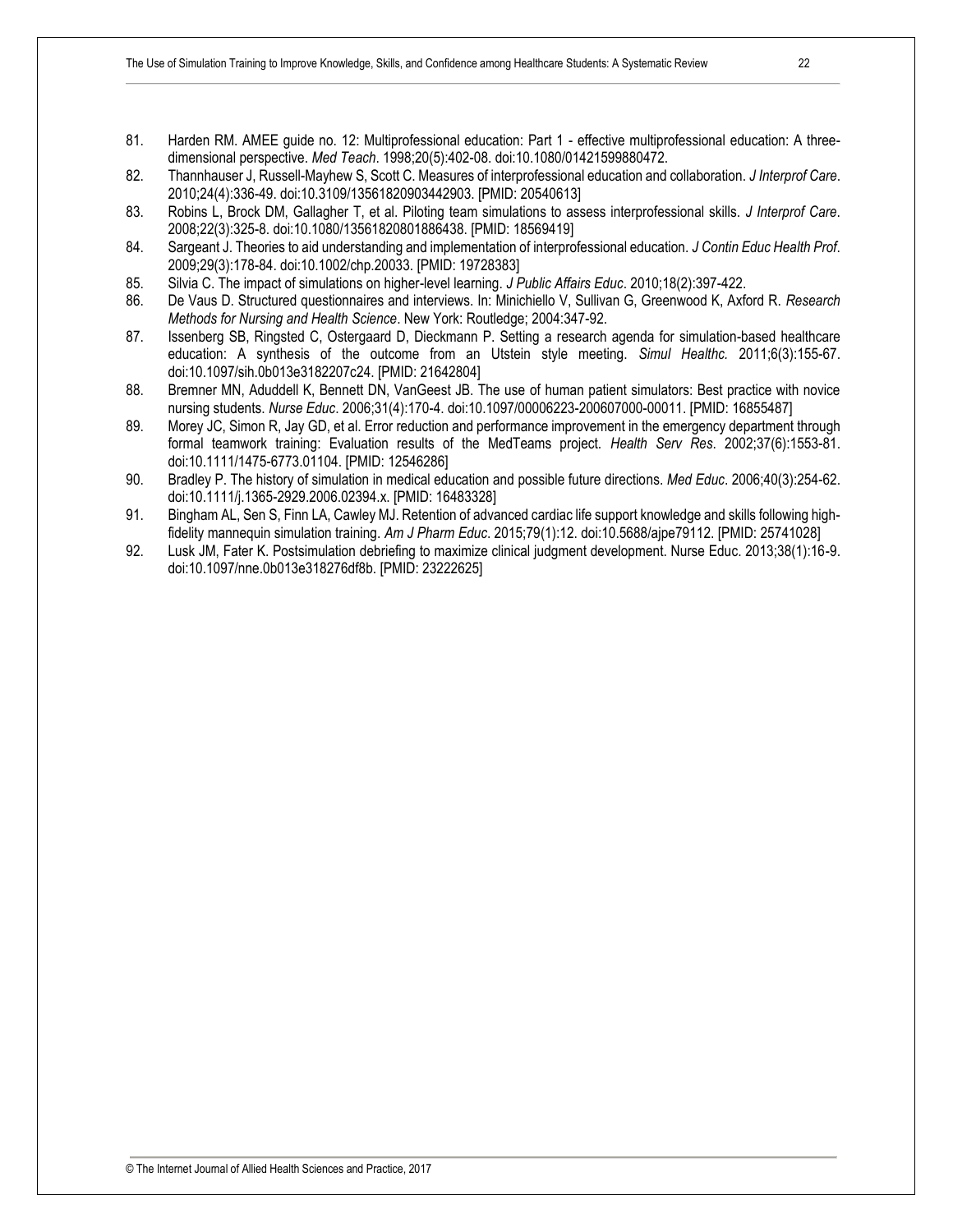| <b>Search Terms</b>                                                                                                                                                                                                                                                                                                                              | <b>Database</b>                                                                                                                                          | <b>Search Strings</b>                                                                                                                                                                                                                                                                                                                                                                                                                                                                                                                                                                                                                                 |  |  |  |  |
|--------------------------------------------------------------------------------------------------------------------------------------------------------------------------------------------------------------------------------------------------------------------------------------------------------------------------------------------------|----------------------------------------------------------------------------------------------------------------------------------------------------------|-------------------------------------------------------------------------------------------------------------------------------------------------------------------------------------------------------------------------------------------------------------------------------------------------------------------------------------------------------------------------------------------------------------------------------------------------------------------------------------------------------------------------------------------------------------------------------------------------------------------------------------------------------|--|--|--|--|
| - Health occupation students:<br>health occupations, medical<br>sciences, health sciences<br>- Simulation types:<br>simulators/simulation,<br>standardized patients, manikins<br>- Outcomes: education,<br>knowledge, skill, confidence,<br>satisfaction<br>- Assessment tools: evaluation,<br>educational measurement,<br>questionnaire, survey | The PubMed and CINAHL®<br>database searches consisted of<br>the MeSH term/CINAHL                                                                         | Heading Students, Health Occupations as a<br>major topic combined (OR) with the terms<br>simulation OR "standardized patient" OR<br>"standardized patients". The citations<br>retrieved from this search were further<br>narrowed using the terms confidence OR skill<br>OR skills OR knowledge combined with AND<br>to the terms tool OR instrument OR survey<br>OR questionnaire* OR "student evaluation"<br>OR "student evaluations" OR "student<br>satisfaction" OR (student*[tiab] AND<br>(narrative OR reflect*)) OR educational<br>measurement. The results were limited to<br>English language; they were not limited by<br>publication date. |  |  |  |  |
|                                                                                                                                                                                                                                                                                                                                                  | PsycINFO, ProQuest-Social<br>Science Journals, ProQuest-<br>Psychological journals,<br>ProQuest- Career and<br>Technical Education: Health &<br>Medicine | These databases were searched using only<br>text words. As an example, the ProQuest<br>collections were searched as shown below:<br>all(simulation OR "standardized patient?")<br>AND all(confidence OR skill OR skills OR<br>knowledge) AND all(tool OR instrument OR<br>survey OR questionnaire* OR "student<br>evaluation" OR "student evaluations" OR<br>"student satisfaction" OR (student AND<br>(narrative OR reflect*))) AND all(student?<br>AND (medical OR nursing OR pharmacy OR<br>psychology OR "social work"))                                                                                                                          |  |  |  |  |
| Note. CINAHL = Cumulative Index to Nursing and Allied Health Literature; PsychINFO= Psychological Information;<br>MeSH= Medical Subject Headings; tiab= Title/abstract.                                                                                                                                                                          |                                                                                                                                                          |                                                                                                                                                                                                                                                                                                                                                                                                                                                                                                                                                                                                                                                       |  |  |  |  |

**APPENDIX A** Search Terms, Databases, and Search Strings

© The Internet Journal of Allied Health Sciences and Practice, 2017